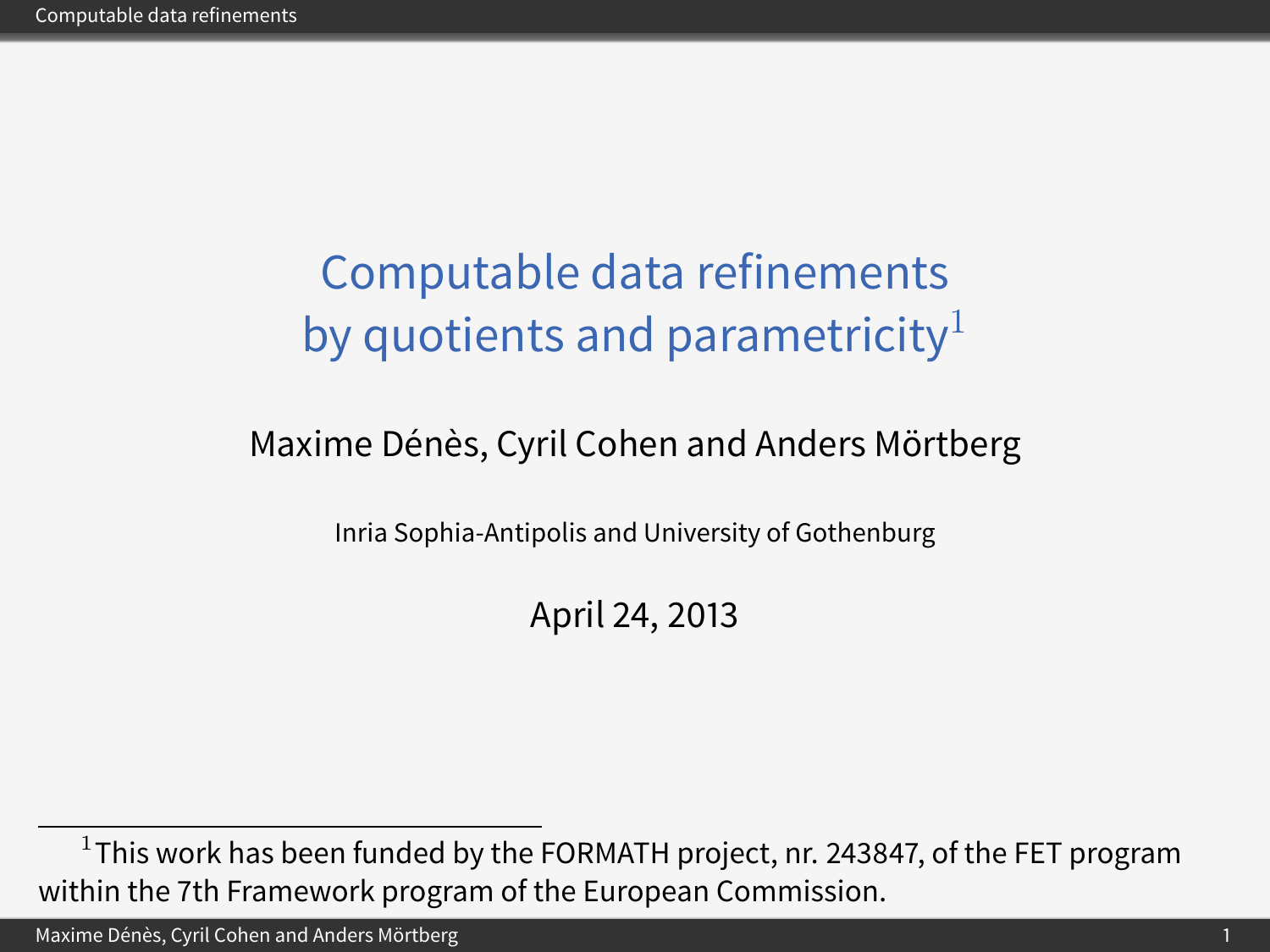<span id="page-1-0"></span>Verifying computer algebra algorithms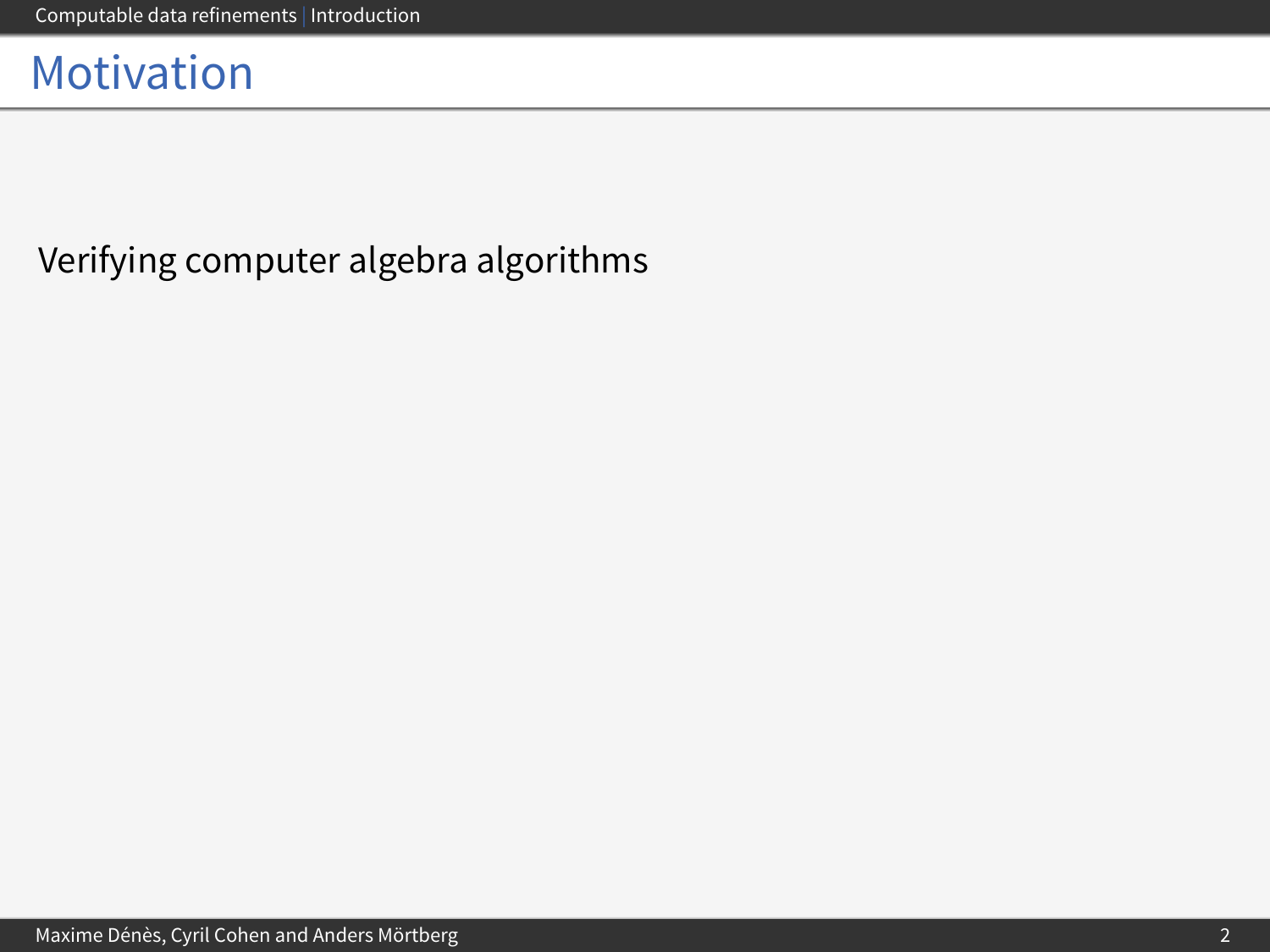Verifying computer algebra algorithms

What for?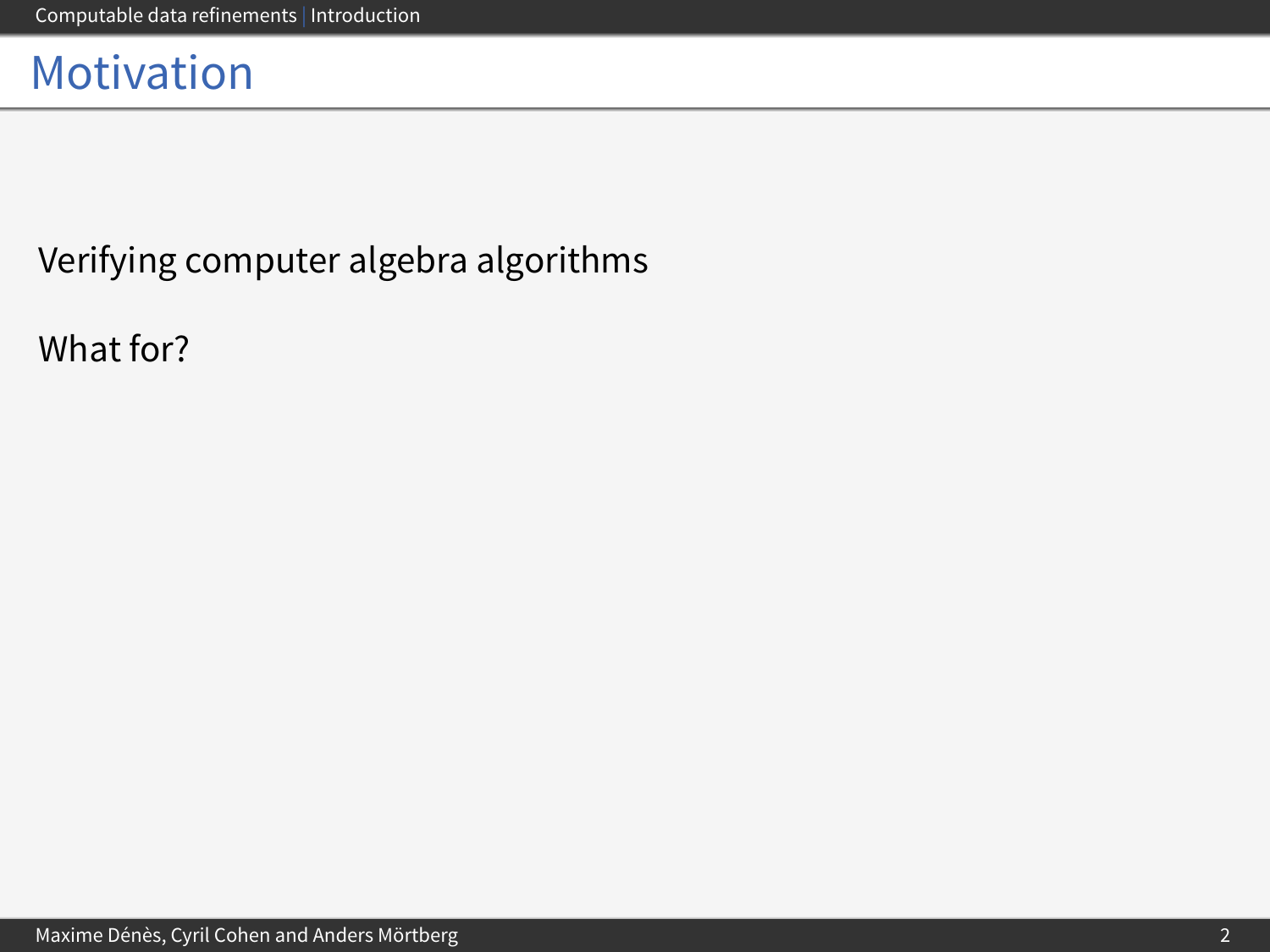Verifying computer algebra algorithms

What for?

Computer algebra algorithms can help automate proofs  $\mathcal{L}_{\mathcal{A}}$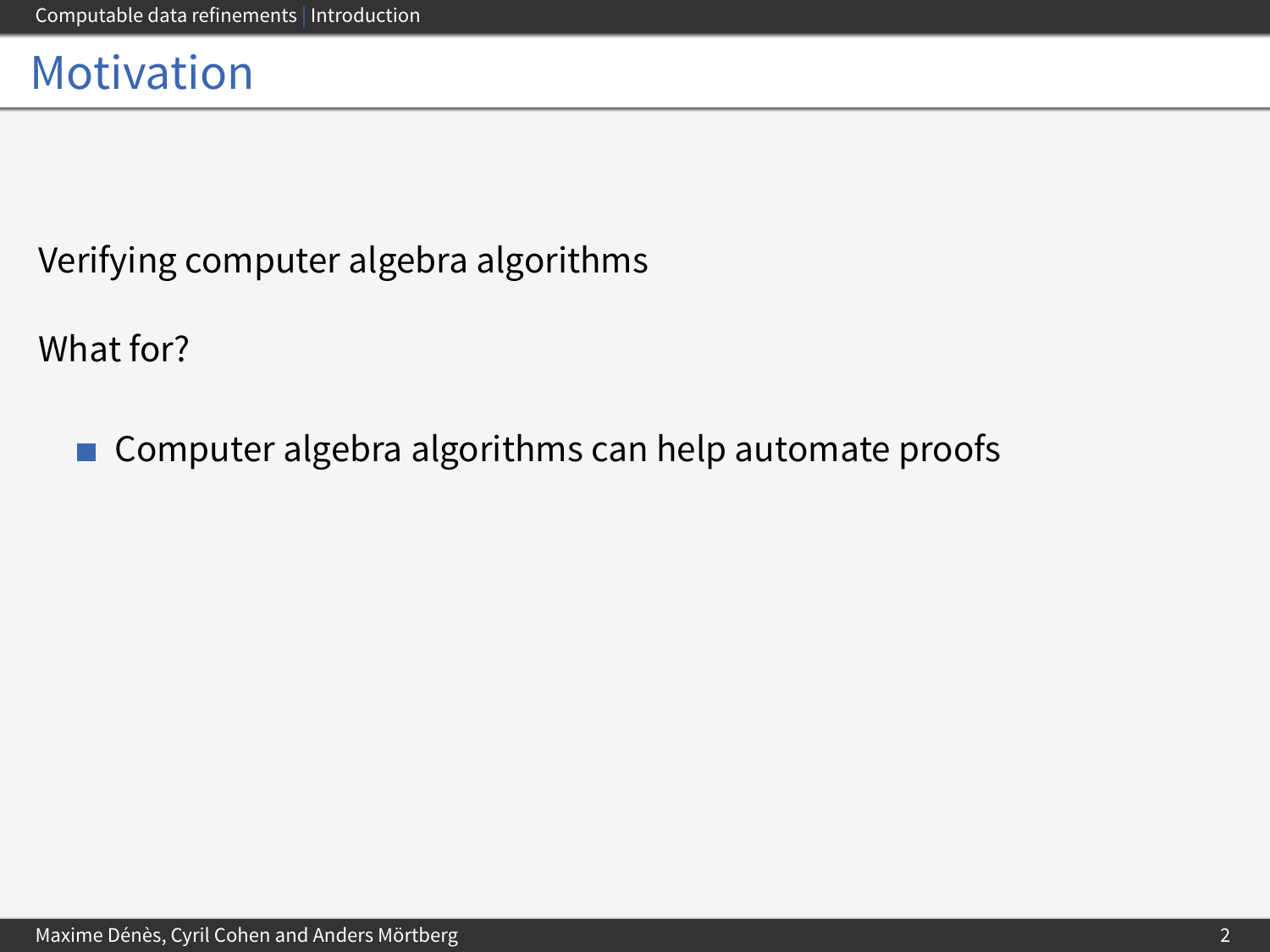Verifying computer algebra algorithms

What for?

- Computer algebra algorithms can help automate proofs  $\mathcal{L}_{\mathcal{A}}$
- Formal proofs bridge the gap between paper correctness proofs and real-life implementations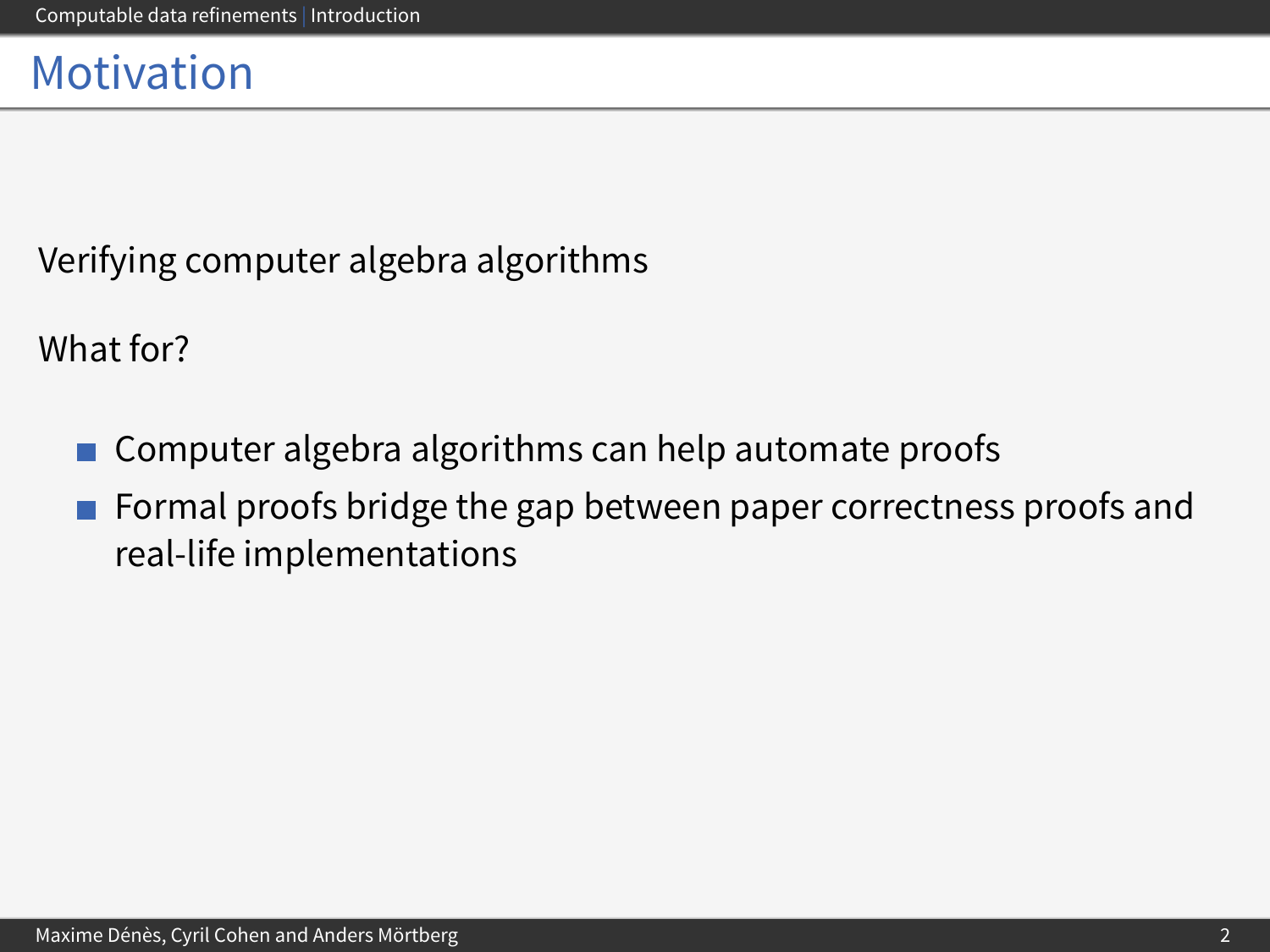Verifying computer algebra algorithms

What for?

- Computer algebra algorithms can help automate proofs
- Formal proofs bridge the gap between paper correctness proofs and real-life implementations
- **Proof assistants can provide independent verification of results** obtained by computer algebra programs (e.g.  $\zeta(3)$  is irrational, computation of homology groups)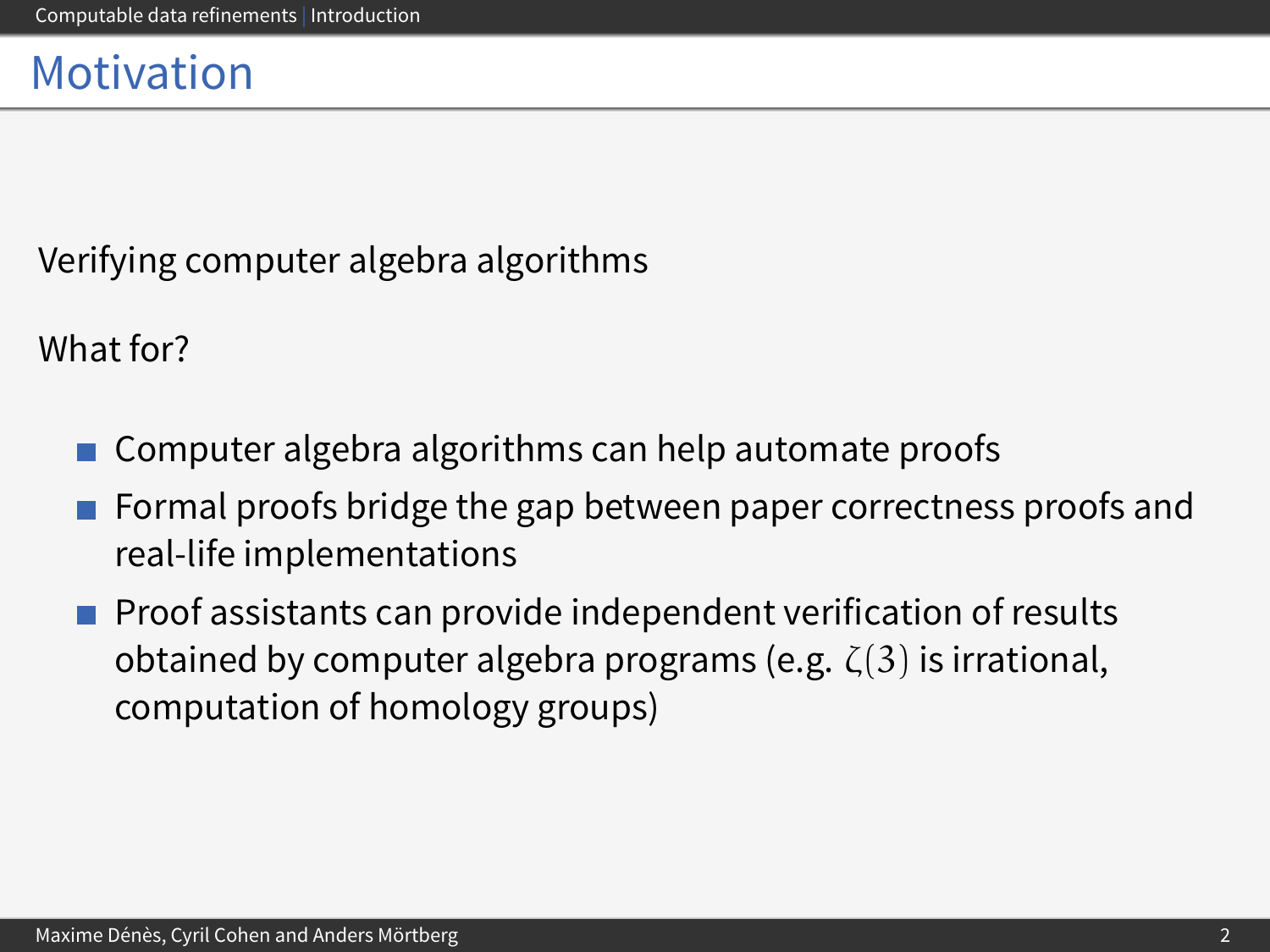Traditional approaches to program verification: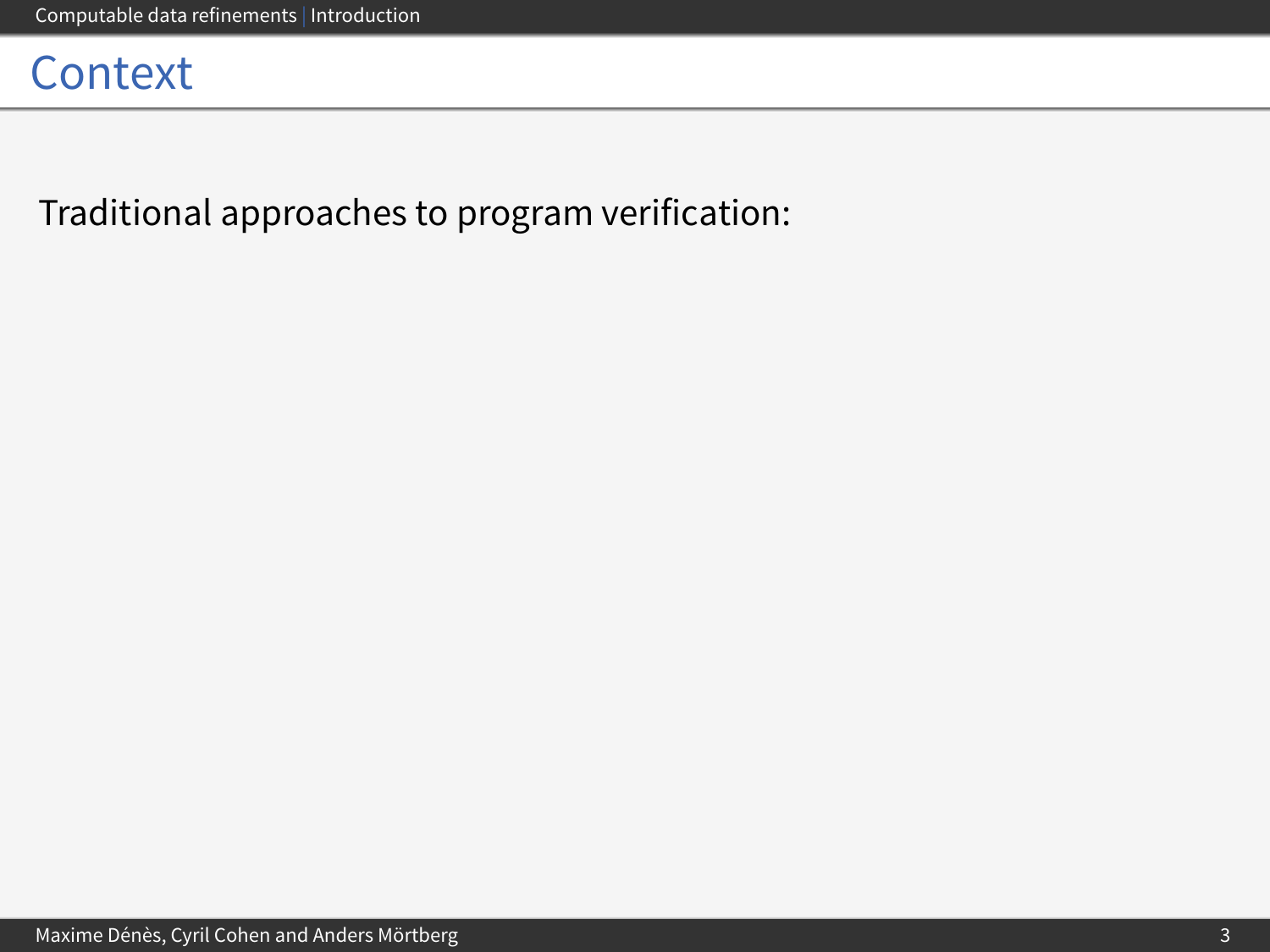Traditional approaches to program verification:

Bottom-up verification (e.g. annotations)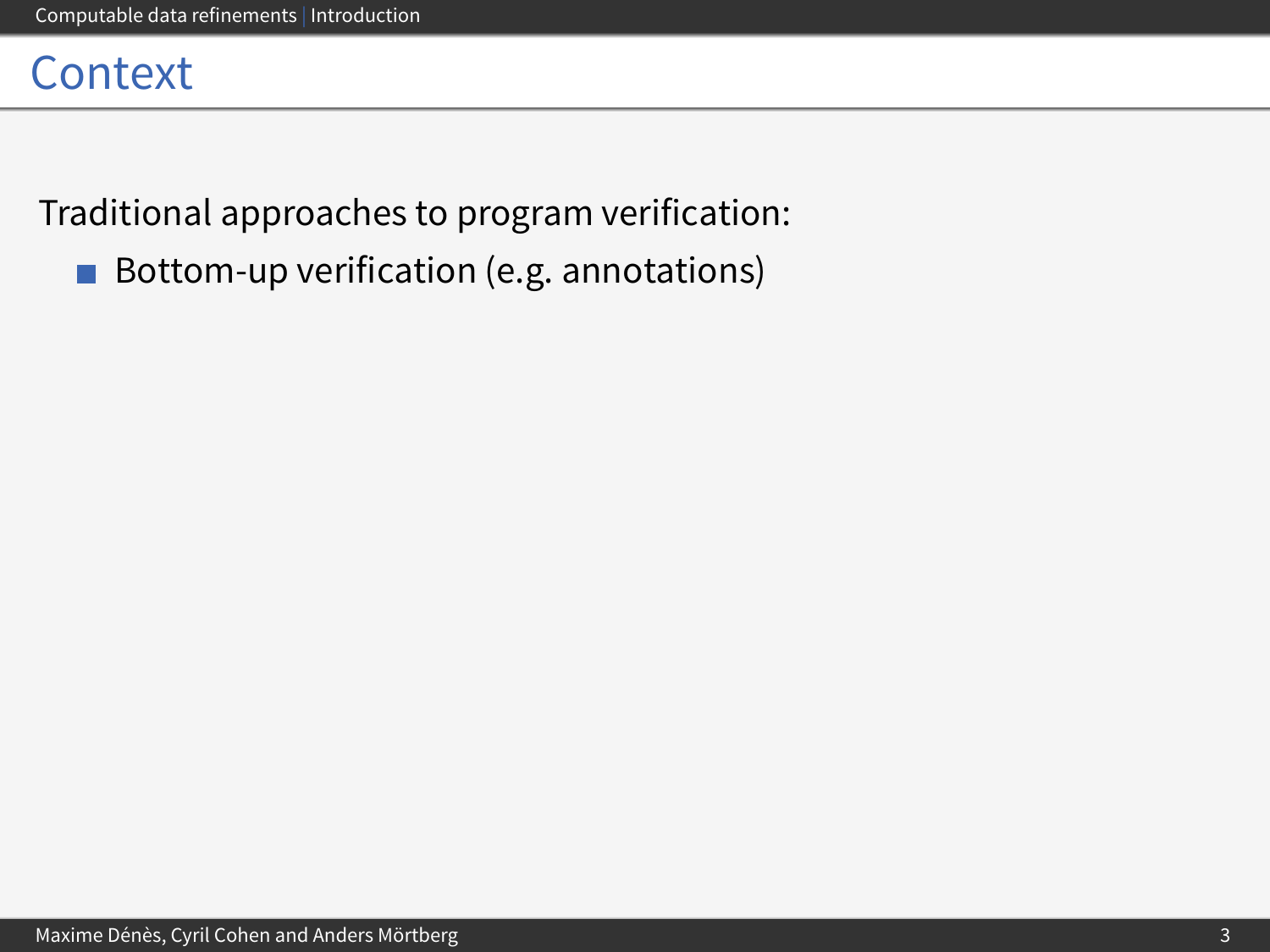Traditional approaches to program verification:

- Bottom-up verification (e.g. annotations)  $\sim$
- Program synthesis from specifications (e.g. Coq's extractor)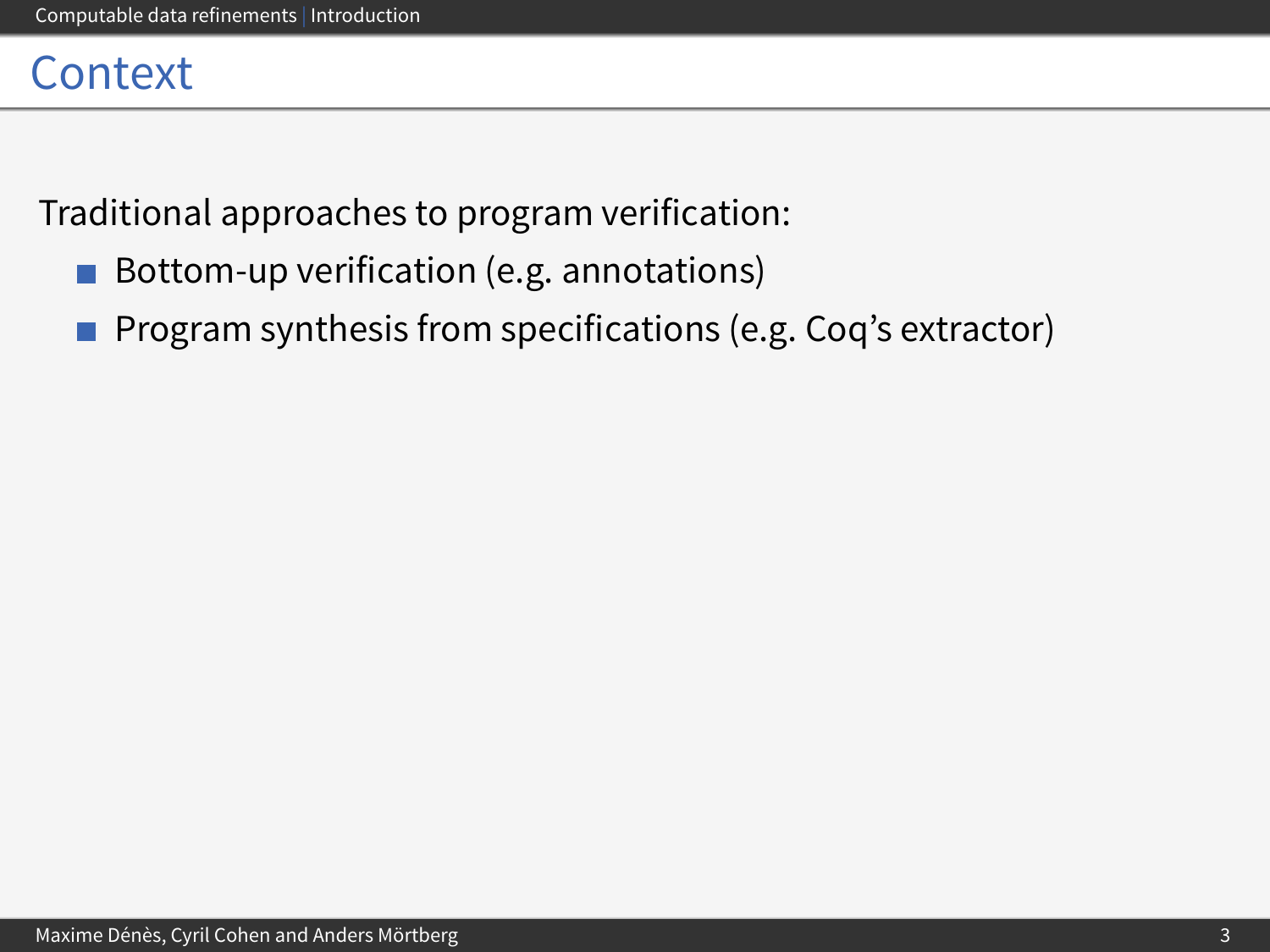Traditional approaches to program verification:

- Bottom-up verification (e.g. annotations)  $\mathcal{L}_{\mathcal{A}}$
- Program synthesis from specifications (e.g. Coq's extractor)
- Top-down step-wise refinements from specification to programs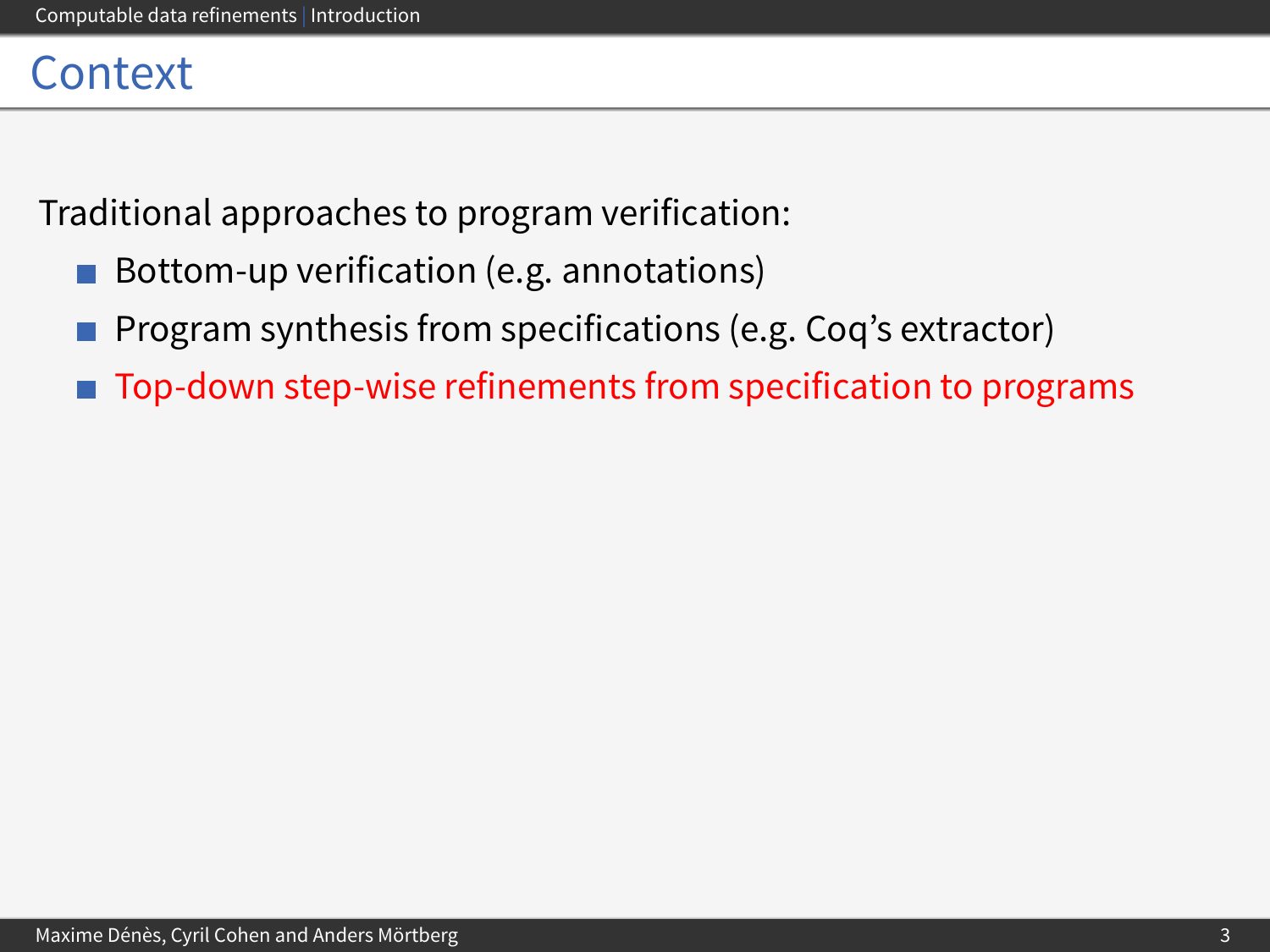Traditional approaches to program verification:

- Bottom-up verification (e.g. annotations)
- Program synthesis from specifications (e.g. Coq's extractor)
- Top-down step-wise refinements from specification to programs

Specificity of computer algebra programs:

- Computer algebra algorithms can have complex specifications
- Efficiency matters!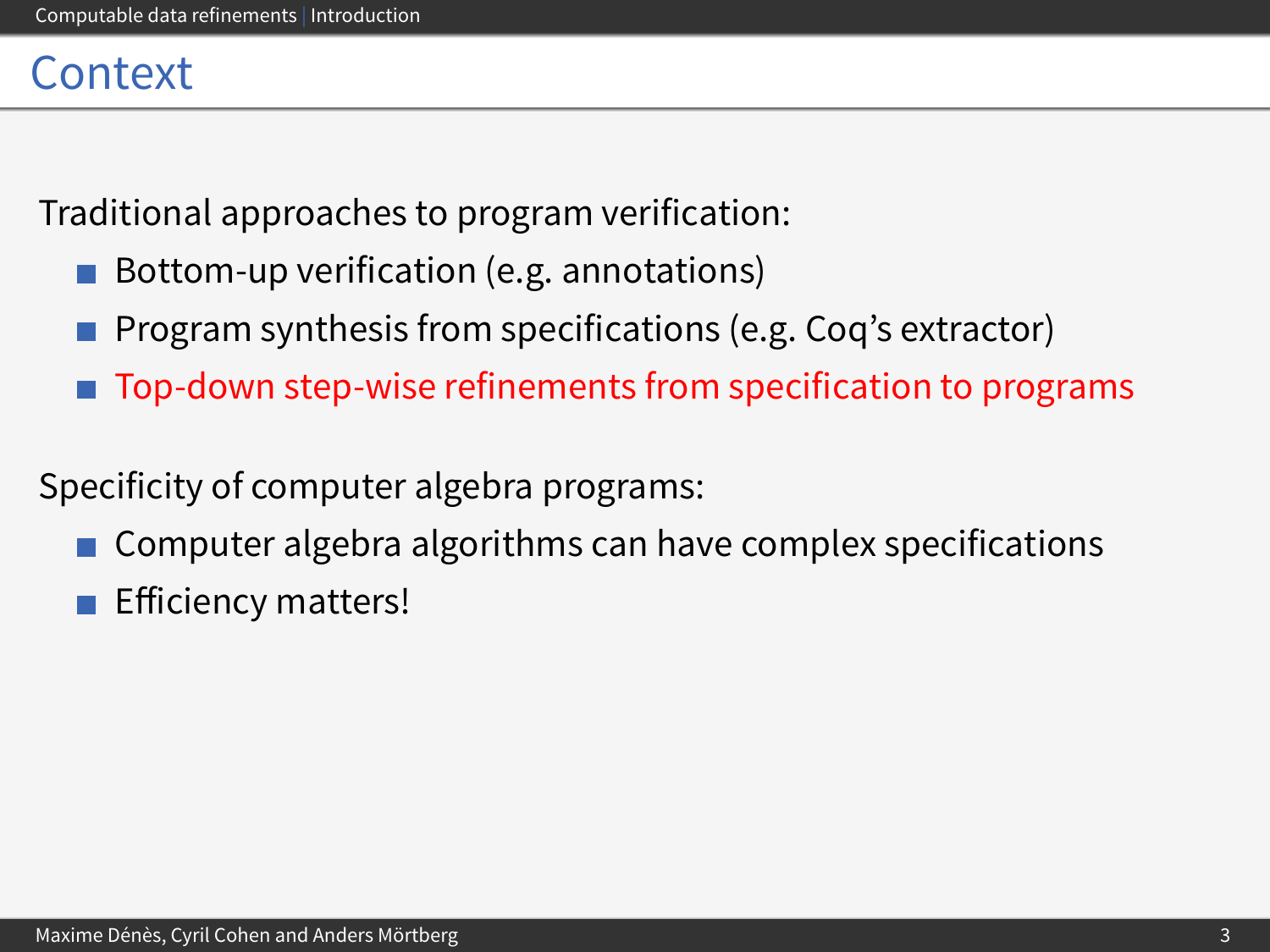Traditional approaches to program verification:

- Bottom-up verification (e.g. annotations)
- Program synthesis from specifications (e.g. Coq's extractor)
- Top-down step-wise refinements from specification to programs

Specificity of computer algebra programs:

- Computer algebra algorithms can have complex specifications
- Efficiency matters!

Problem: these aspects are often in tension We suggest a methodology based on refinements to achieve separation of concerns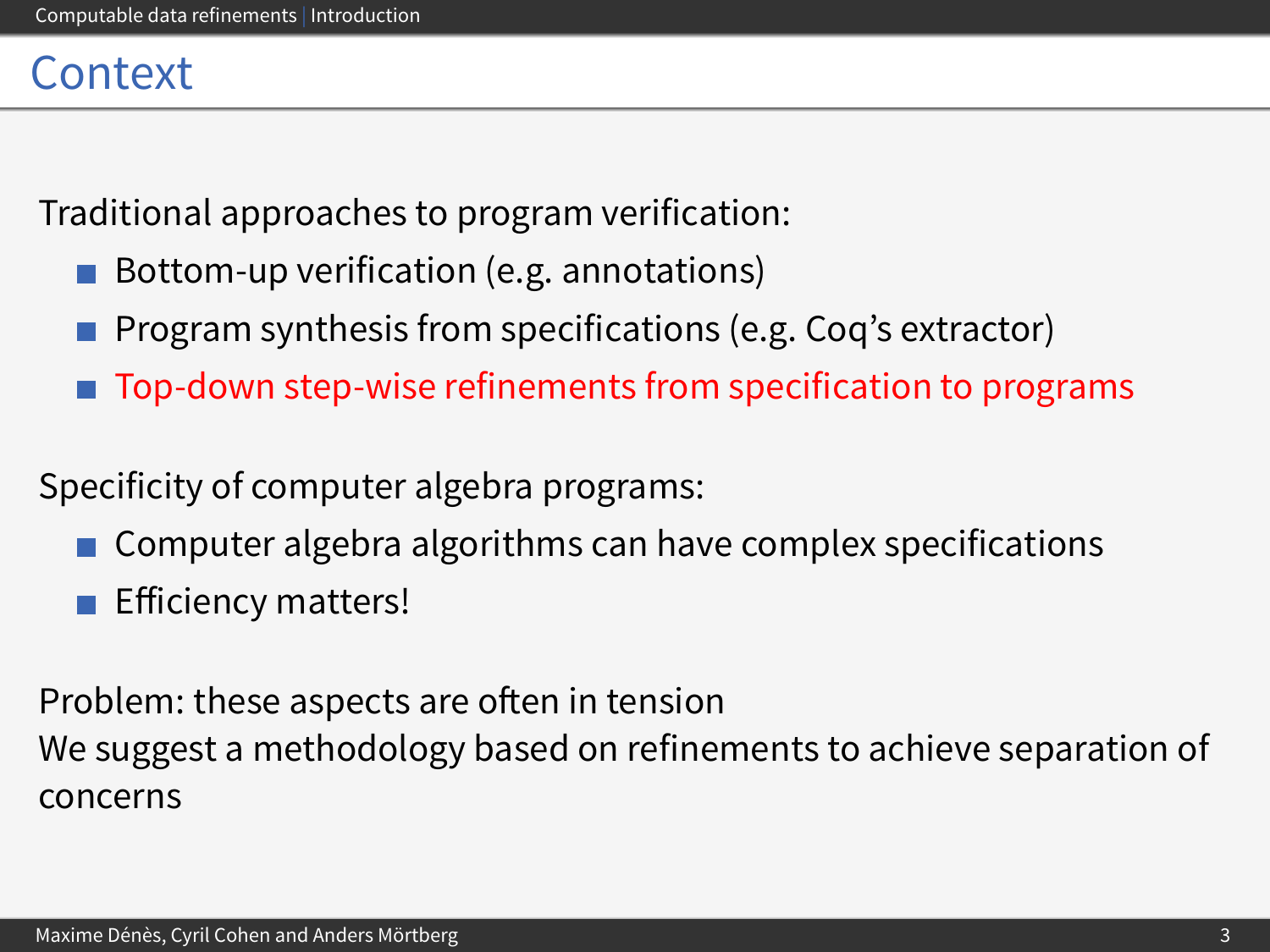### Separation of concerns

We know that a program must be correct and we can study it from that viewpoint only; we also know that it should be efficient and we can study its efficiency on another day, so to speak.  $[...]$  But nothing is gained – on the contrary! – by tackling these various aspects simultaneously. It is what I sometimes have called "the separation of concerns"

Dijkstra, Edsger W.

"On the role of scientific thought" (1982)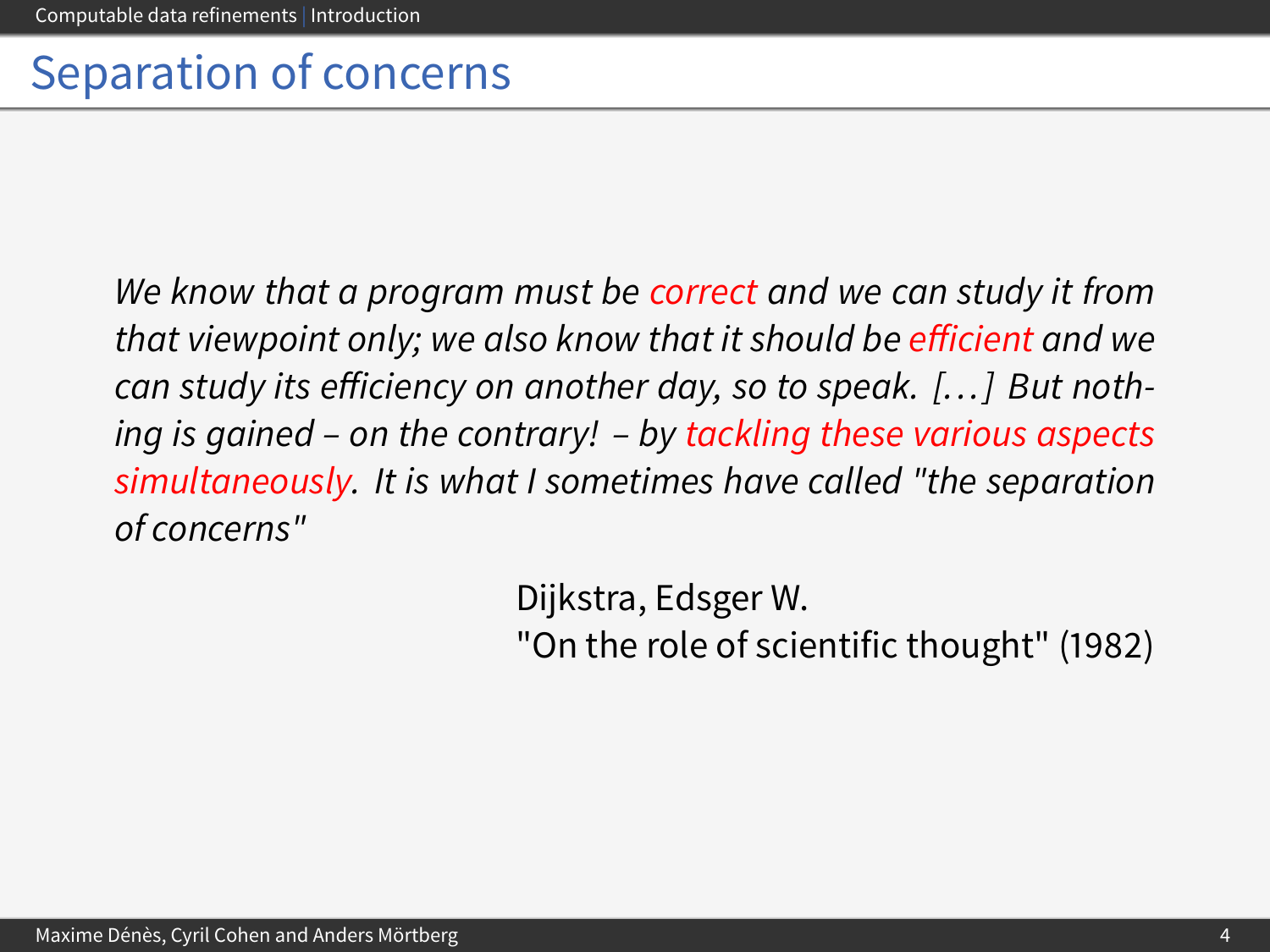# Program and data refinements

We distinguish two kinds of refinements:

- **Program refinement: improving the algorithmics**
- Data refinement: switching to more efficient data representation

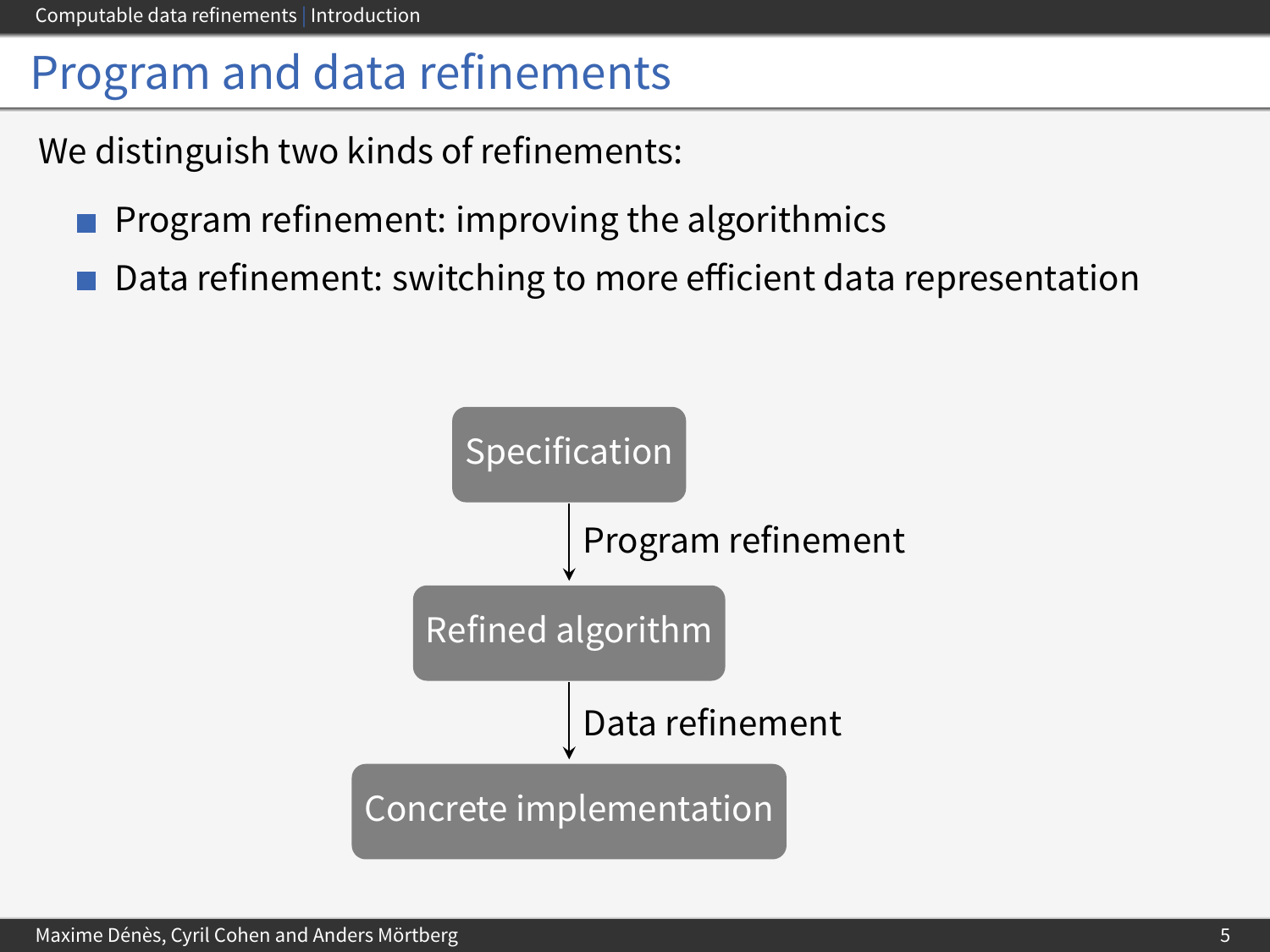<span id="page-14-0"></span>First example: natural numbers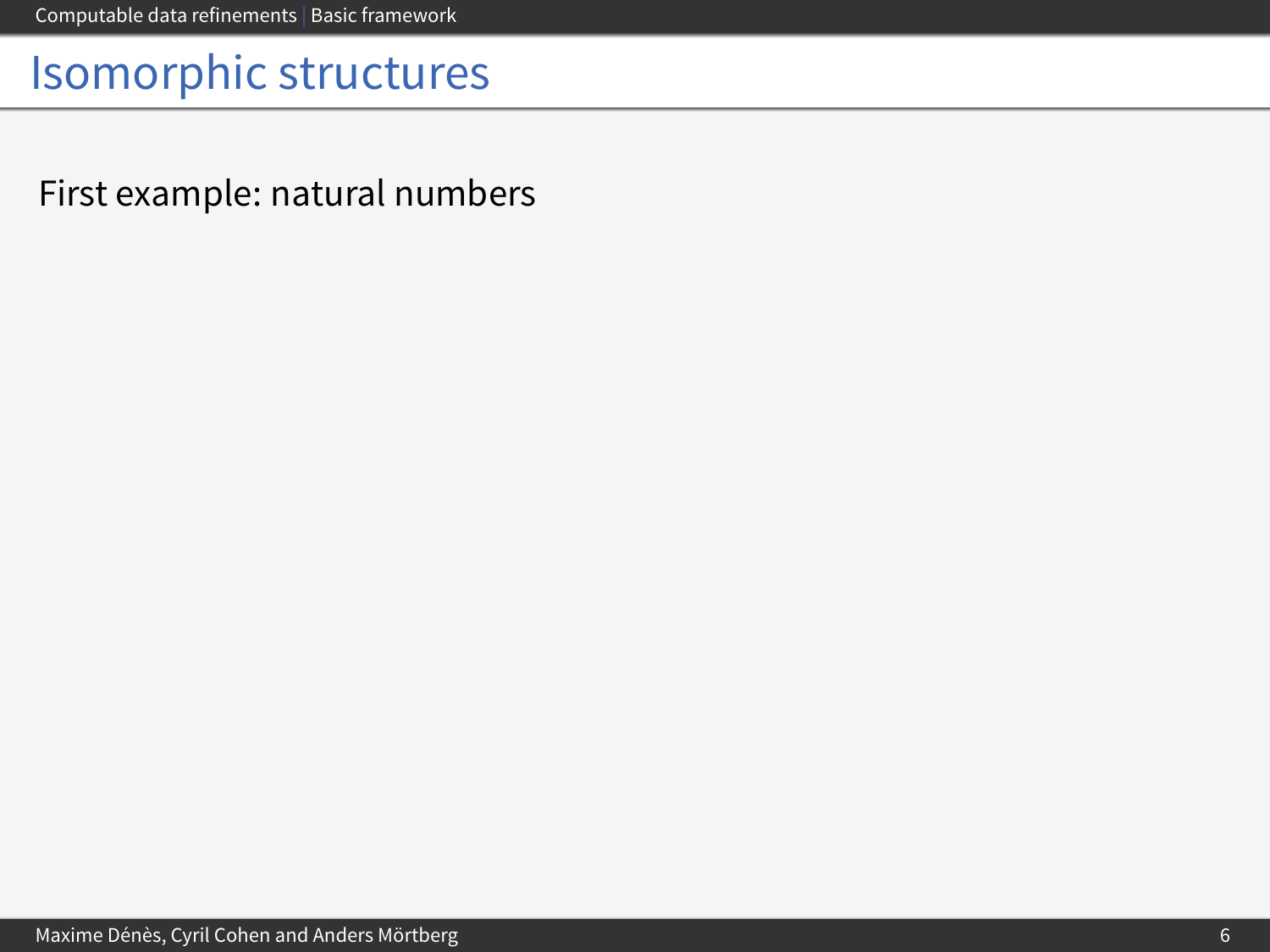First example: natural numbers

In the standard library of Coq: nat (unary) and N (binary) along with two isomorphisms N.of\_nat : nat -> N and N.to\_nat : N -> nat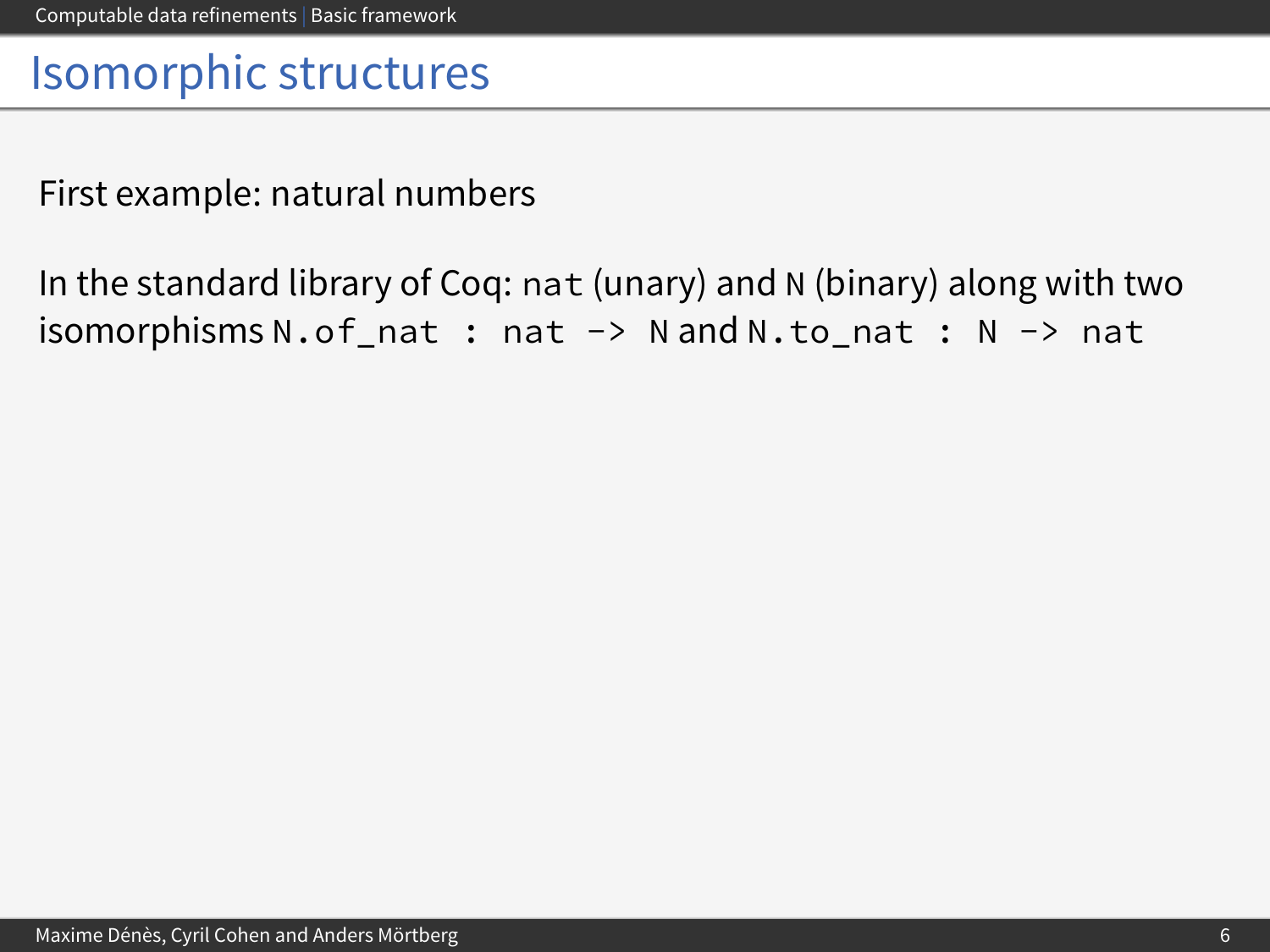First example: natural numbers

```
In the standard library of Coq: nat (unary) and N (binary) along with two
isomorphism sN. of_nat : nat -> N and N.to_nat : N -> nat
```
Here already two aspects in tension:

 $\blacksquare$  nat has a convenient induction scheme for proofs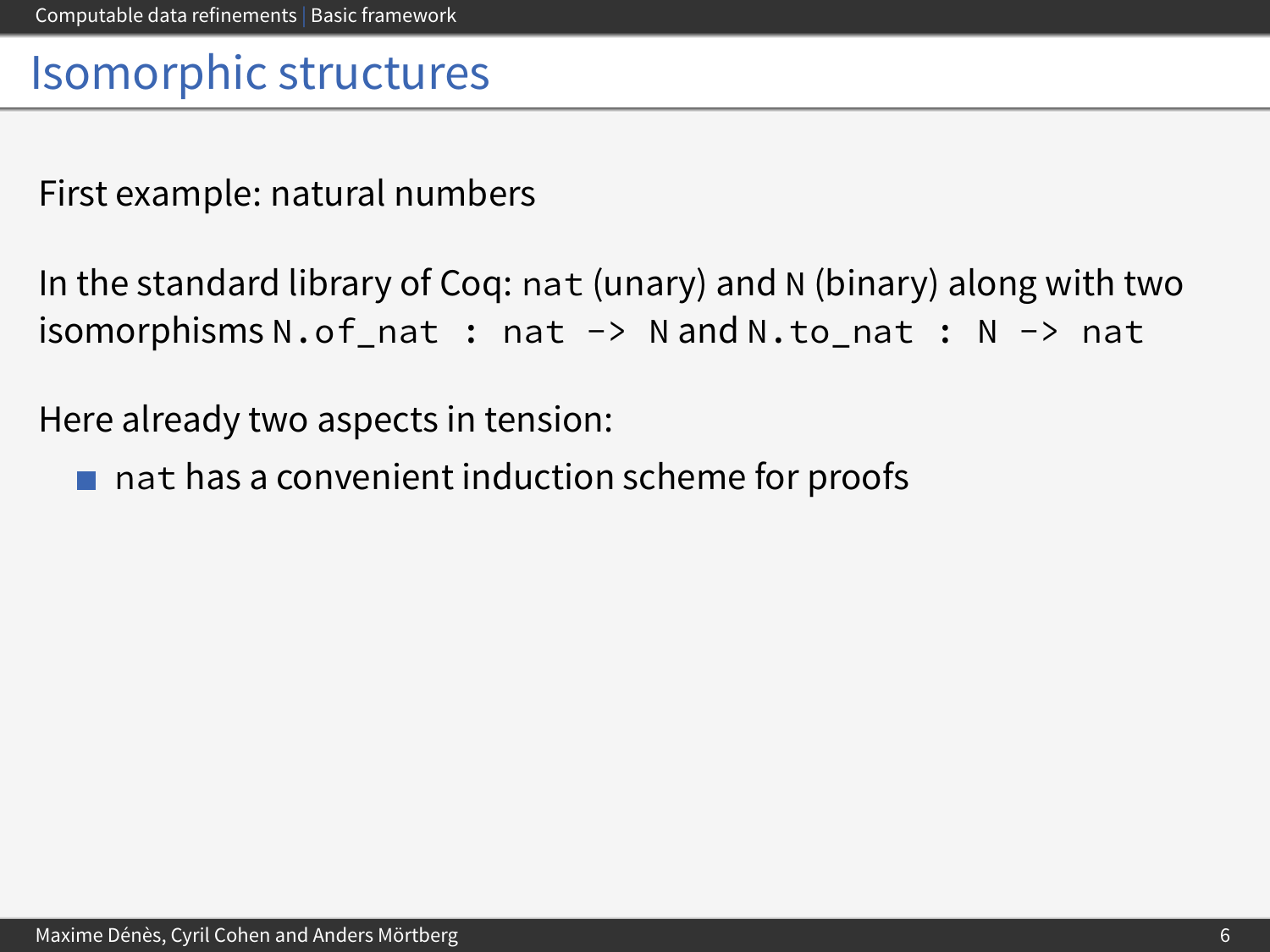First example: natural numbers

```
In the standard library of Coq: nat (unary) and N (binary) along with two
isomorphisms N.of_nat : nat -> N and N.to_nat : N -> nat
```
Here already two aspects in tension:

- $\blacksquare$  nat has a convenient induction scheme for proofs
- N gives an exponentially more compact representation of numbers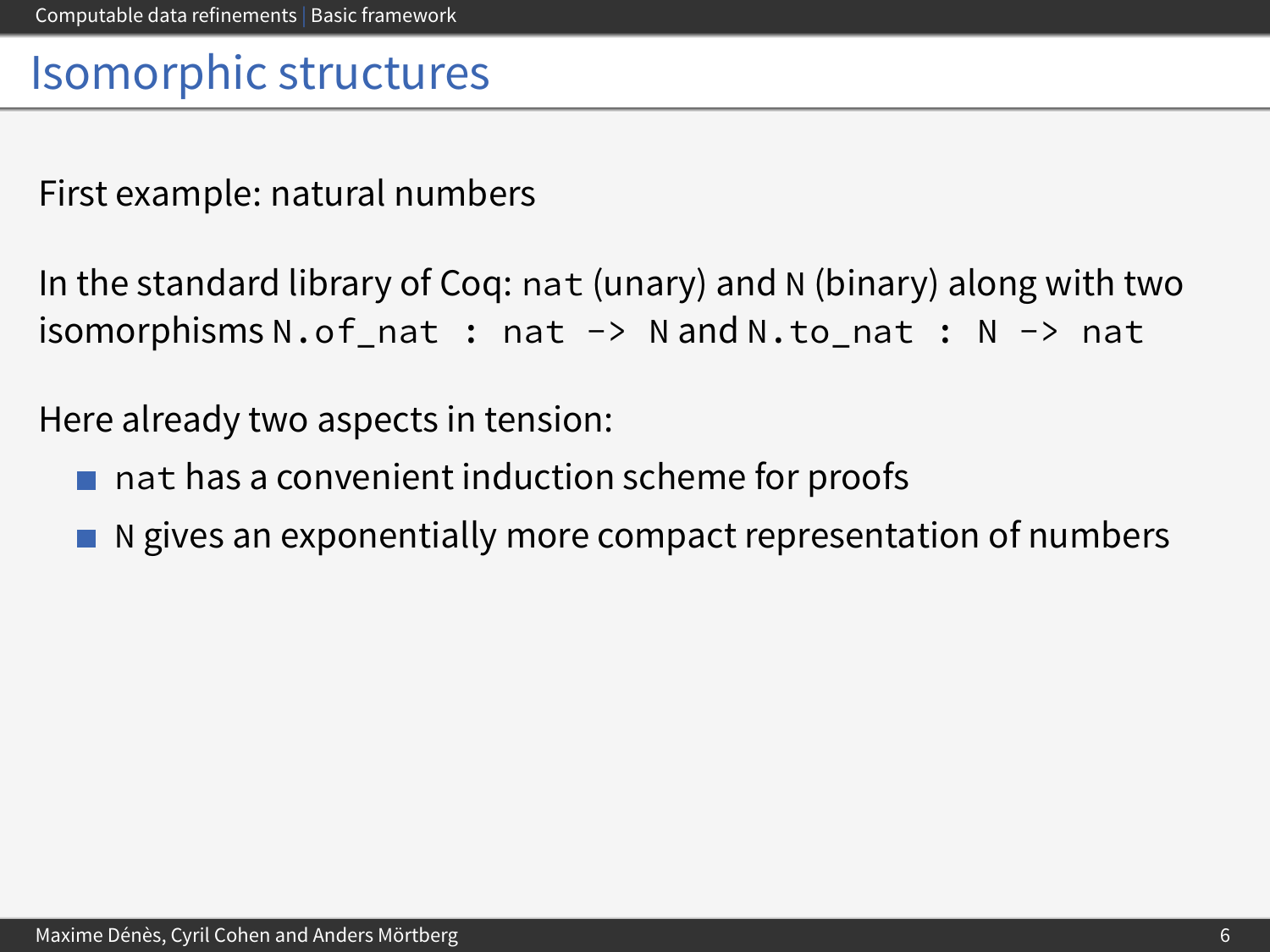First example: natural numbers

In the standard library of Coq: nat (unary) and N (binary) along with two isomorphisms N.of\_nat : nat -> N and N.to\_nat : N -> nat

Here already two aspects in tension:

- $\blacksquare$  nat has a convenient induction scheme for proofs
- $\blacksquare$  N gives an exponentially more compact representation of numbers

In the standard library, proofs are factored using an abstract axiomatization (module signature) instanciated to these two implementations.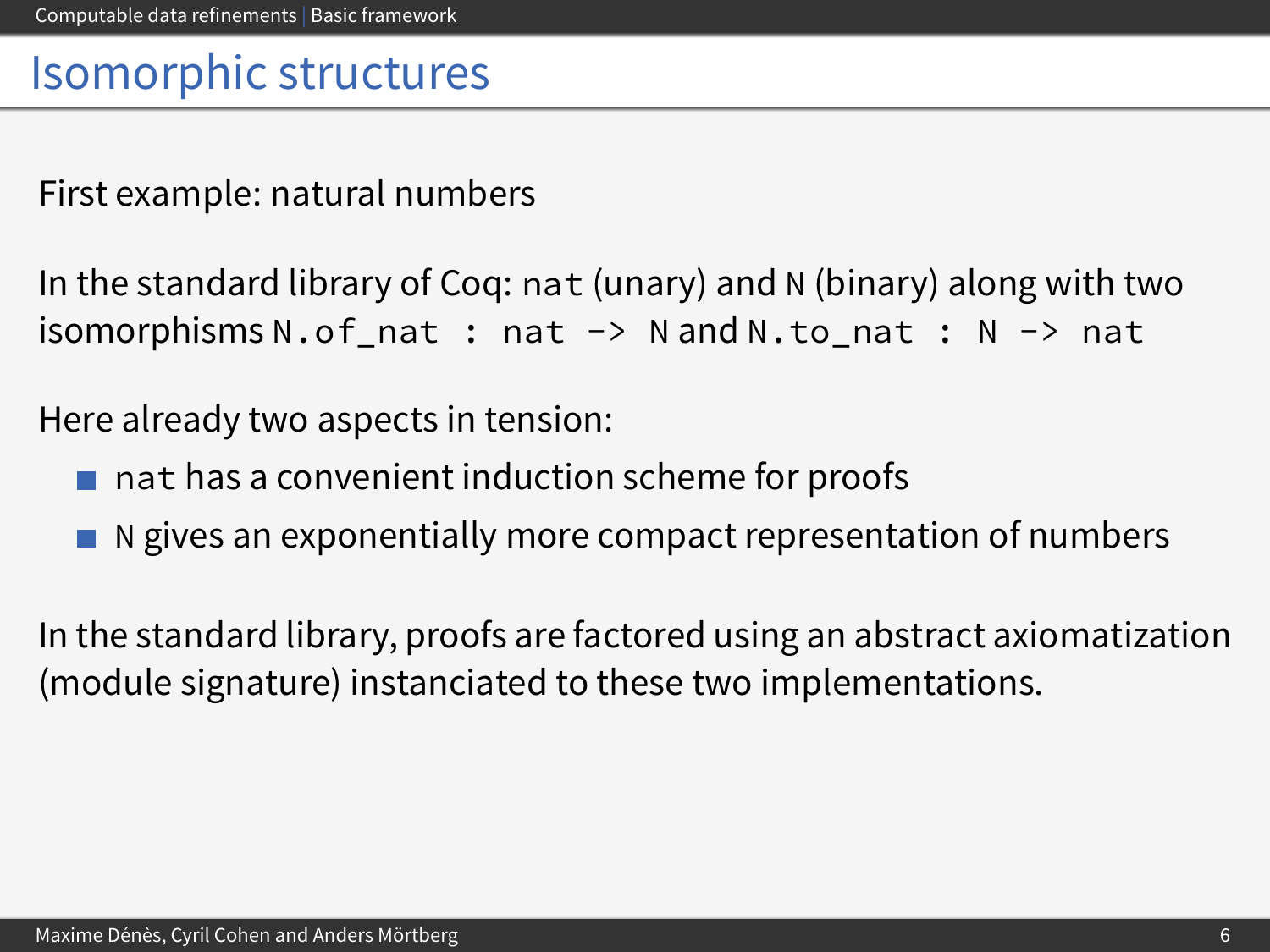First example: natural numbers

In the standard library of Coq: nat (unary) and N (binary) along with two  $isomorphism sN. of_nat : nat -> N and N.to_nat : N -> nat$ 

Here already two aspects in tension:

- $\blacksquare$  nat has a convenient induction scheme for proofs
- $\blacksquare$  N gives an exponentially more compact representation of numbers

In the standard library, proofs are factored using an abstract axiomatization (module signature) instanciated to these two implementations.

Pb: this goes against the "small scale reflection" approach (following SSREFLECT)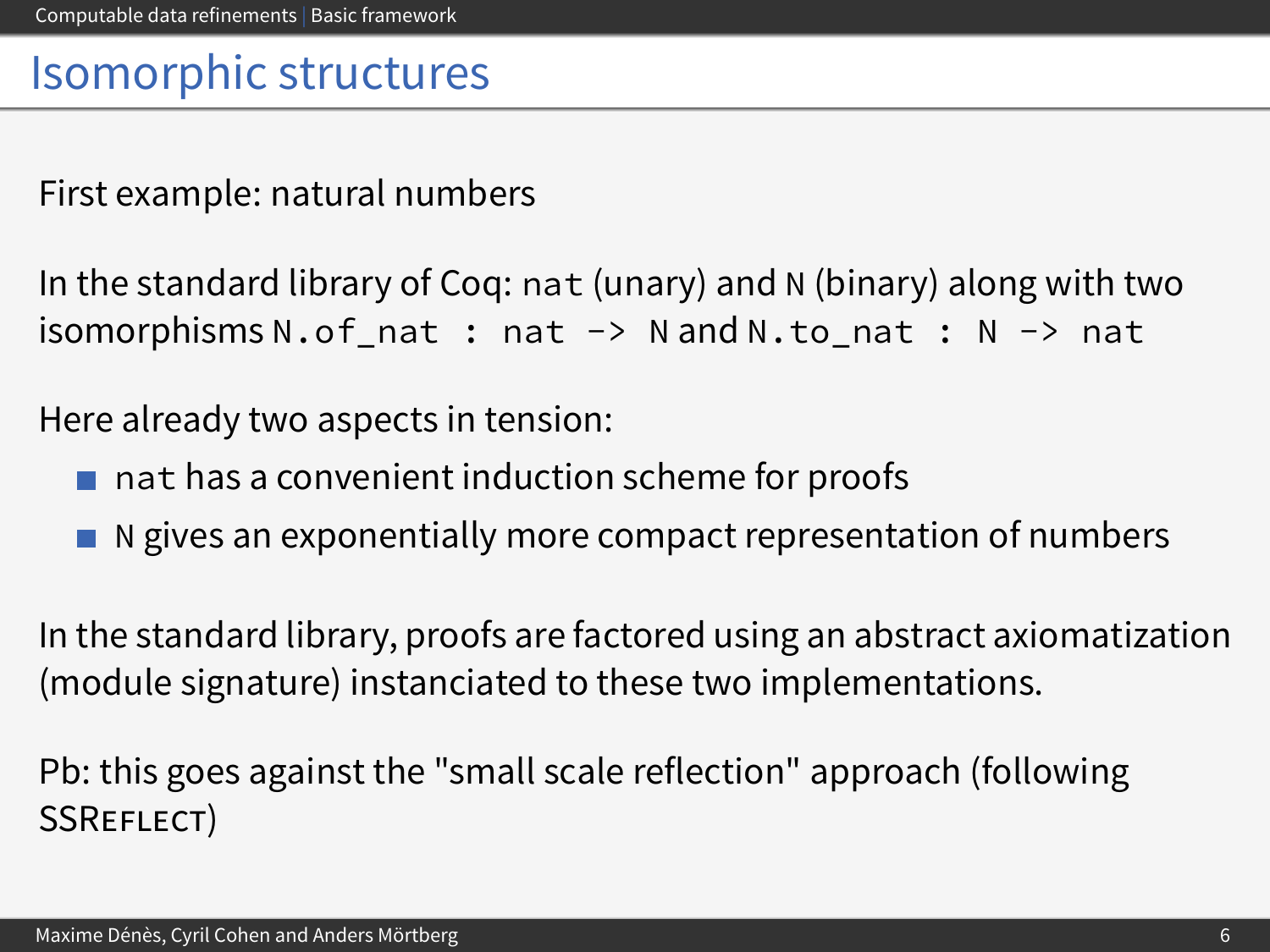Second example: polynomials in SSREFLECT

```
Variable R : ringType.
Record polynomial :=
 Polynomial {polyseq :> seq R; \_ : last 1 polyseq != 0}.
```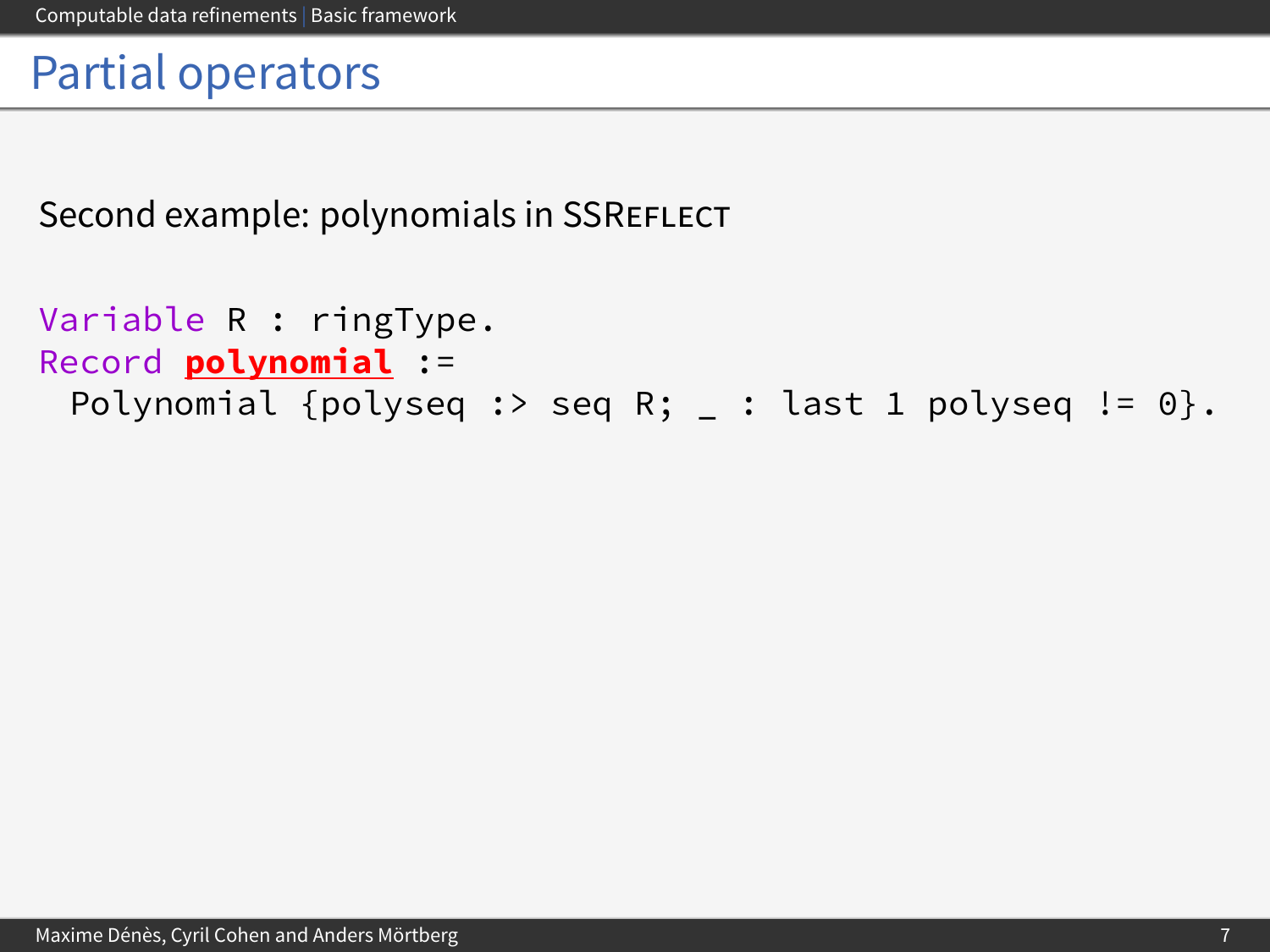Second example: polynomials in SSREFLECT

```
Variable R : ringType.
Record polynomial :=
 Polynomial {polyseq :> seq R; _ : last 1 polyseq != 0}.
```
For computations, we drop the proof component and see polynomials as lists (sequences).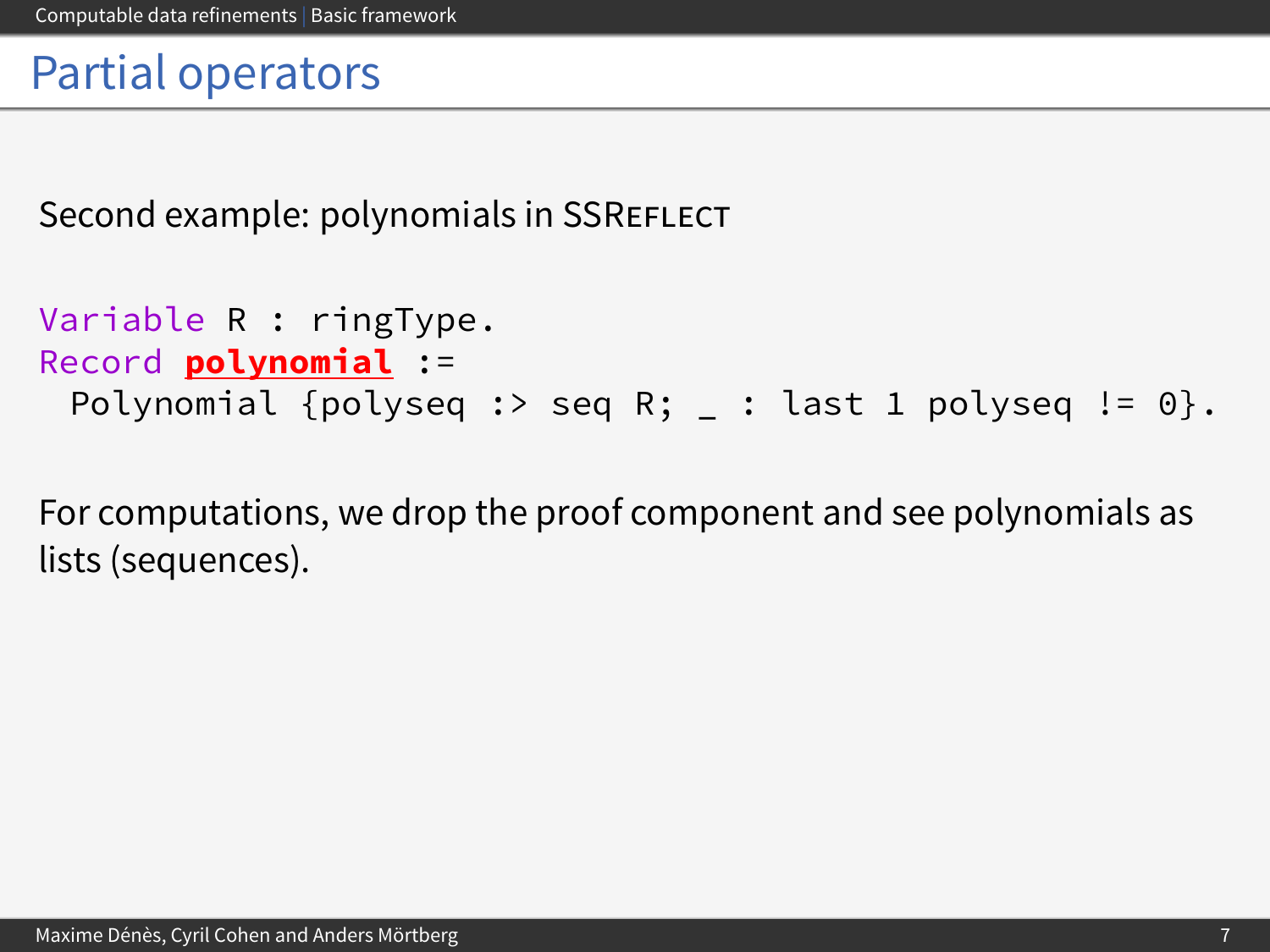Second example: polynomials in SSREFLECT

```
Variable R : ringType.
Record polynomial :=
 Polynomial {polyseq :> seq R; : last 1 polyseq != 0}.
```
For computations, we drop the proof component and see polynomials as lists (sequences).

Our proof-oriented type polynomial is isomorphic to a subset of  $(\text{seq } R)$ .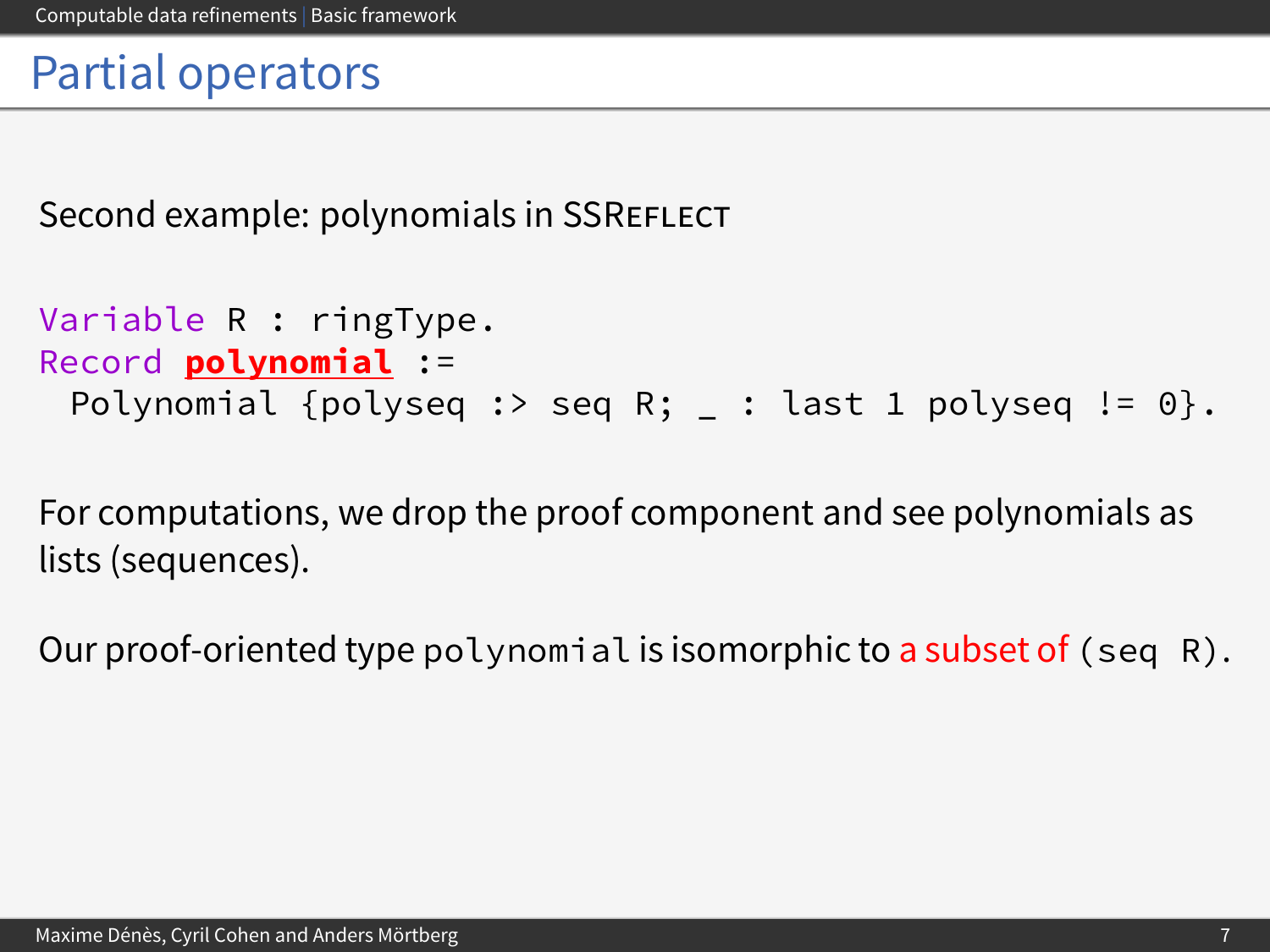Second example: polynomials in SSREFLECT

```
Variable R : ringType.
Record polynomial :=
 Polynomial {polyseq :> seq R; : last 1 polyseq != 0}.
```
For computations, we drop the proof component and see polynomials as lists (sequences).

Our proof-oriented type polynomial is isomorphic to a subset of  $(\text{seq } R)$ .

Operators over (seq R) are partially specified as refinements of their counterparts from (polynomial R).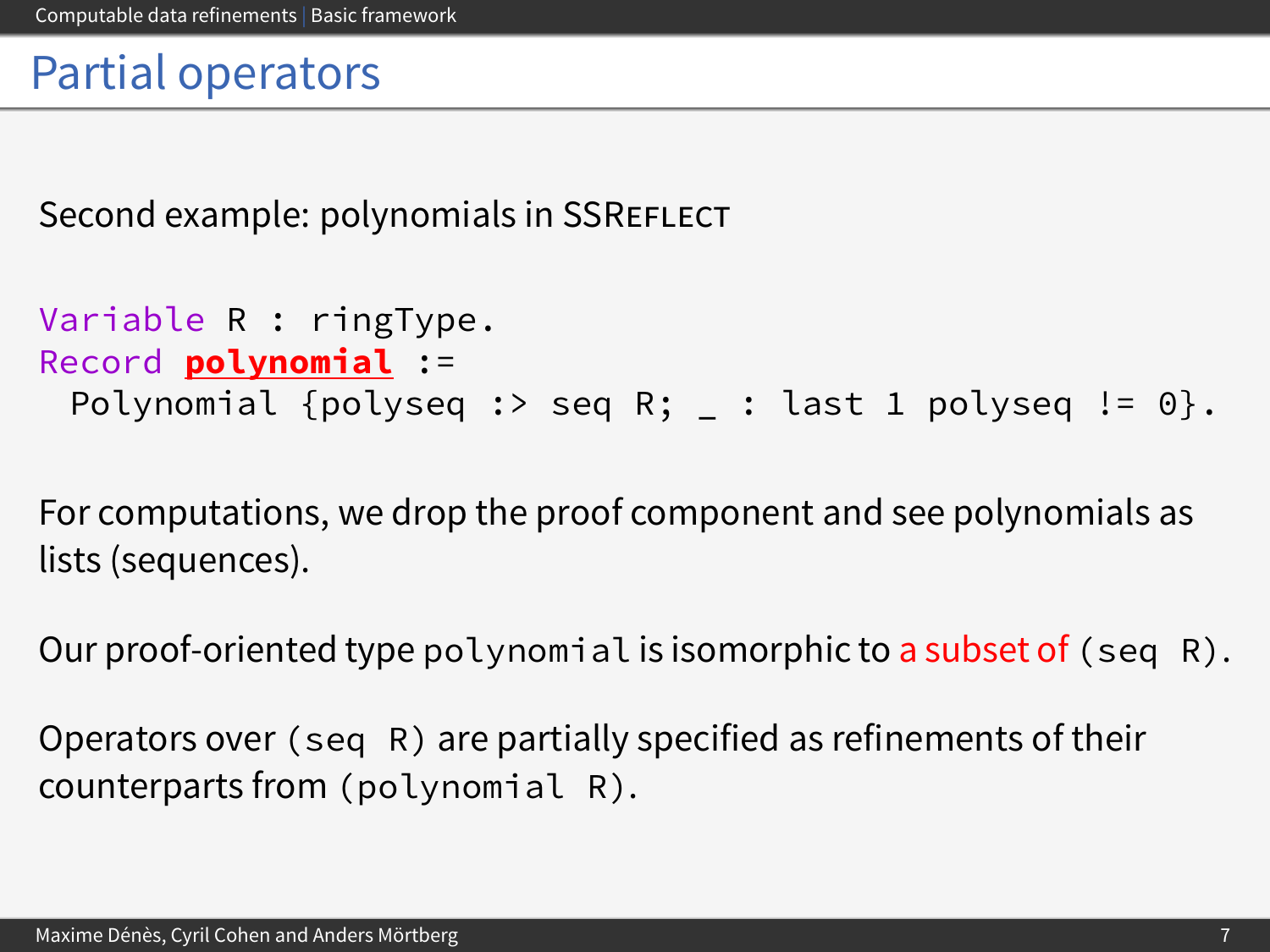Third example: rational numbers

```
Record rat : Set := Rat {
 valq : (int \star int) ;
 \sim : (0 < valq.2) && coprime '|valq.1| '|valq.2|
}.
```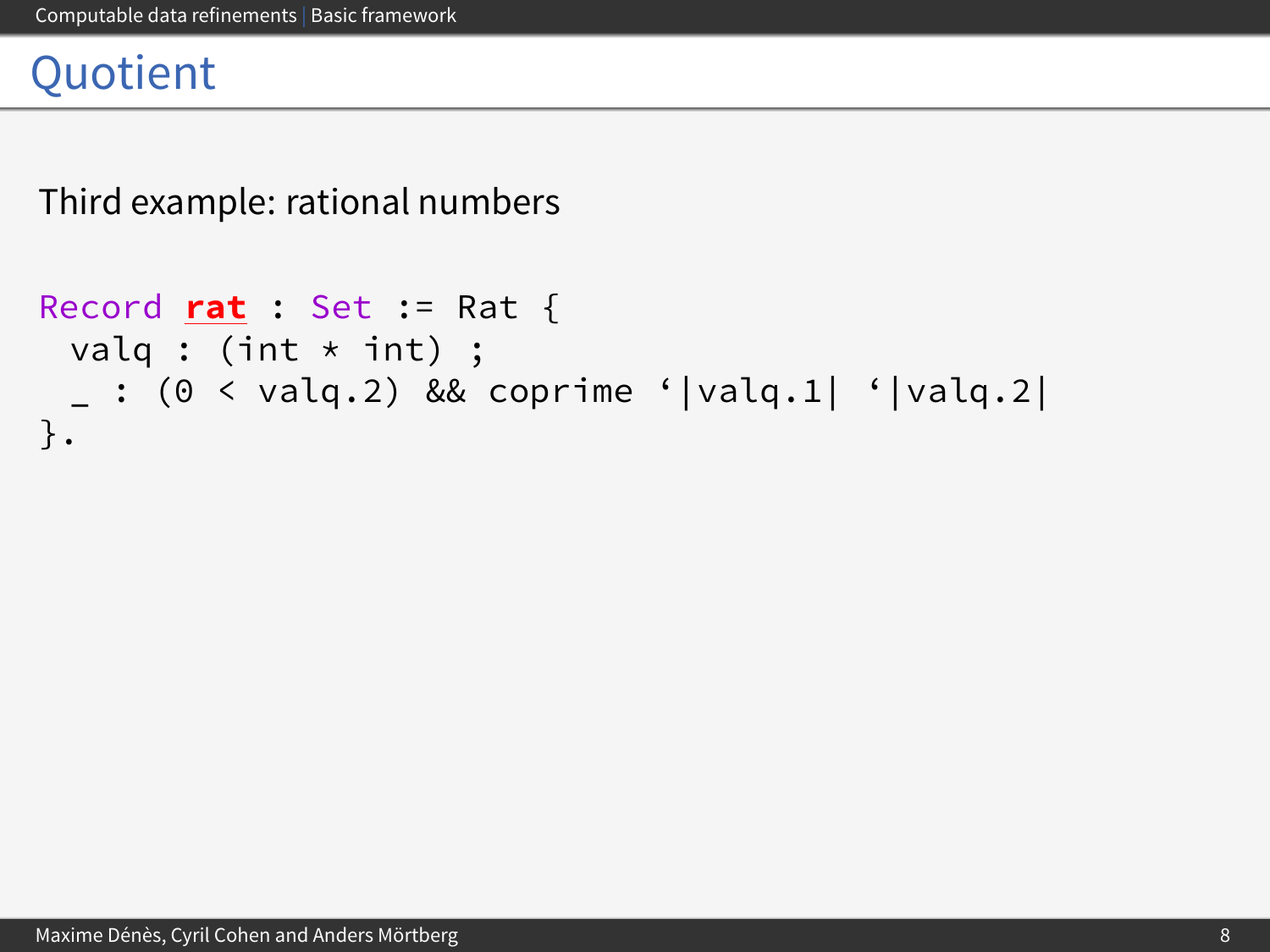Third example: rational numbers

```
Record rat : Set := Rat {
 valq : (int \star int) ;
    : (0 \lt valueval q.2) && coprime '|valq.1| '|valq.2|
}.
```
The proof-oriented rat enforces that fractions are reduced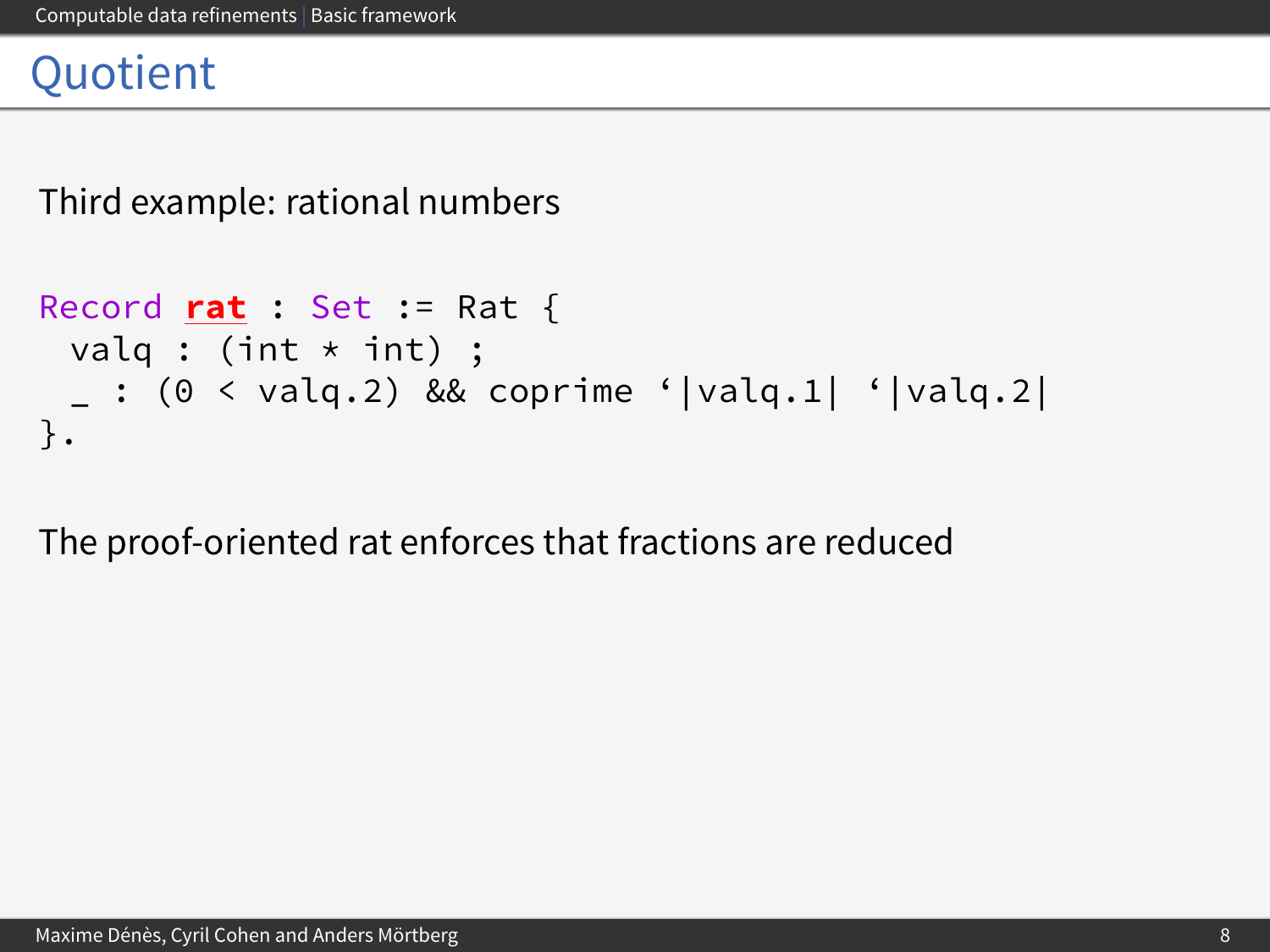Third example: rational numbers

```
Record rat : Set := Rat {
 valq : (int \star int) ;
    : (0 \lt value \times 2) && coprime '|valq.1| '|valq.2|
}.
```
The proof-oriented rat enforces that fractions are reduced

 $\blacksquare$  Allows to use Leibniz equality in proofs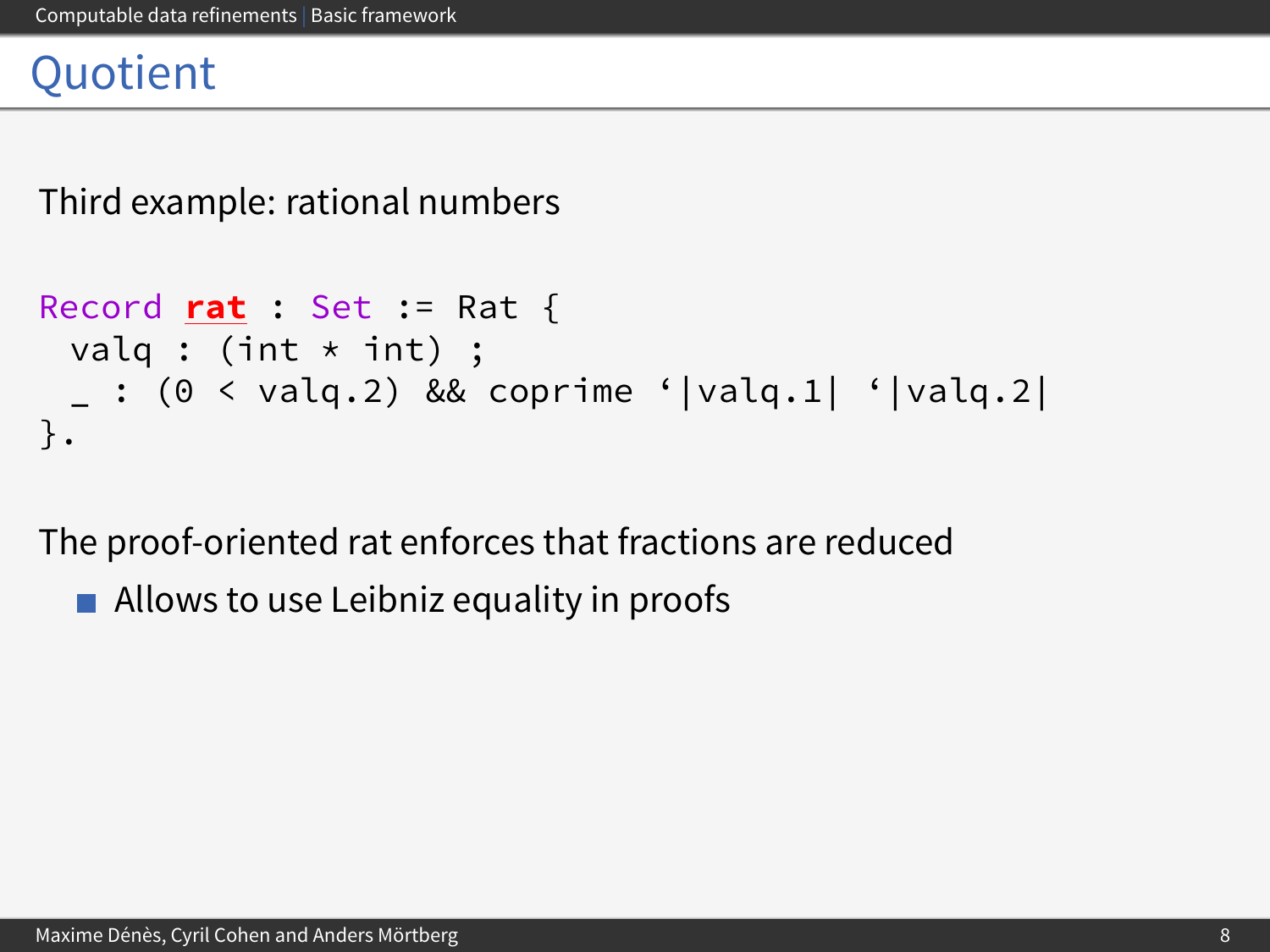Third example: rational numbers

```
Record rat : Set := Rat {
 valq : (int \star int) ;
    : (0 \le valq.2) && coprime '|valq.1| '|valq.2|
}.
```
The proof-oriented rat enforces that fractions are reduced

- $\blacksquare$  Allows to use Leibniz equality in proofs
- This invariant is costly to maintain during computations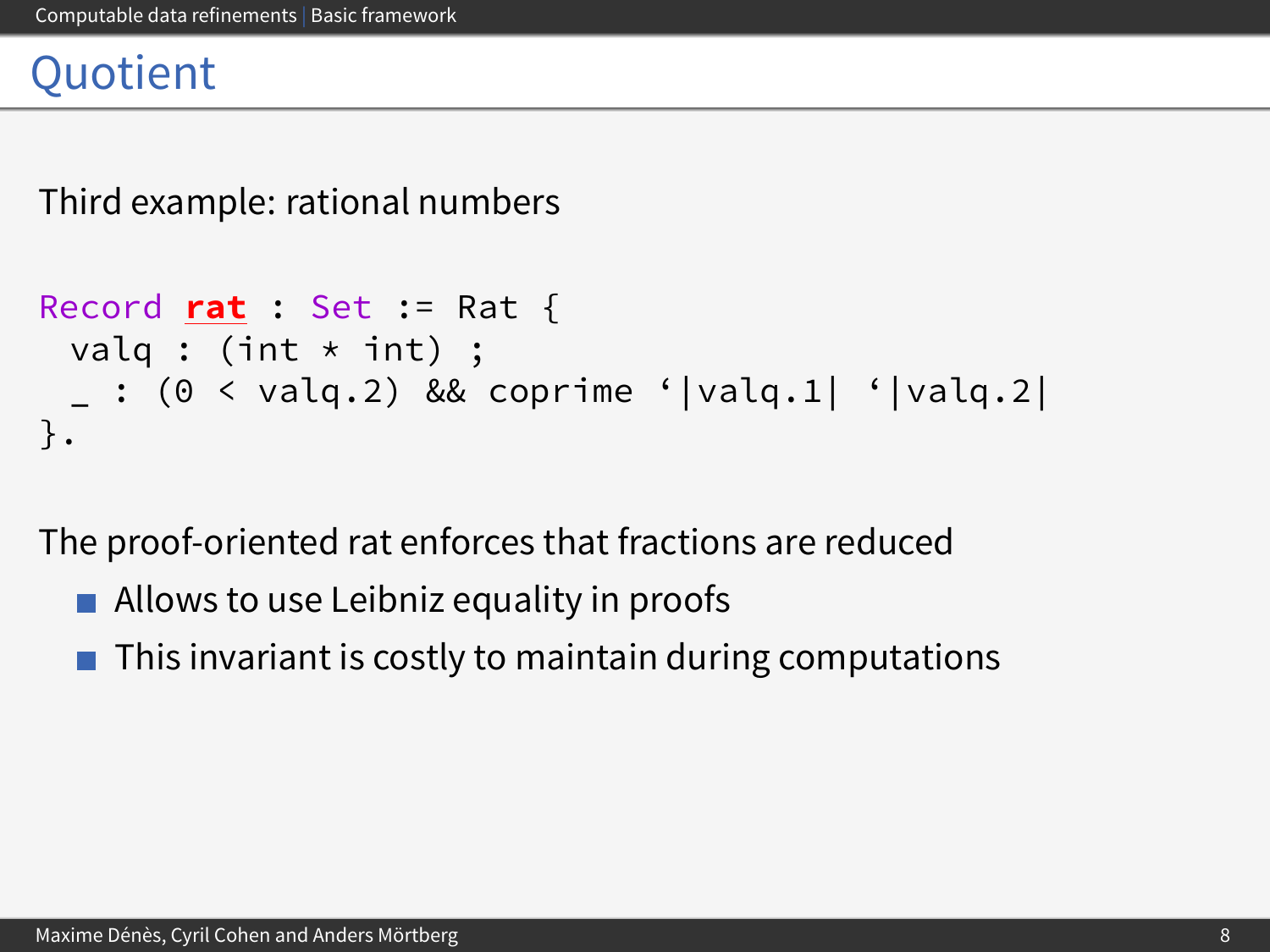#### **Ouotient**

Third example: rational numbers

```
Record rat : Set := Rat {
 valq : (int \star int) ;
    : (0 \lt value \times 2) && coprime '|valq.1| '|valq.2|
}.
```
The proof-oriented rat enforces that fractions are reduced

- $\blacksquare$  Allows to use Leibniz equality in proofs
- This invariant is costly to maintain during computations

We would like to relax the constraint and express that rat is isomorphic to a quotient of a subset of pairs of integers.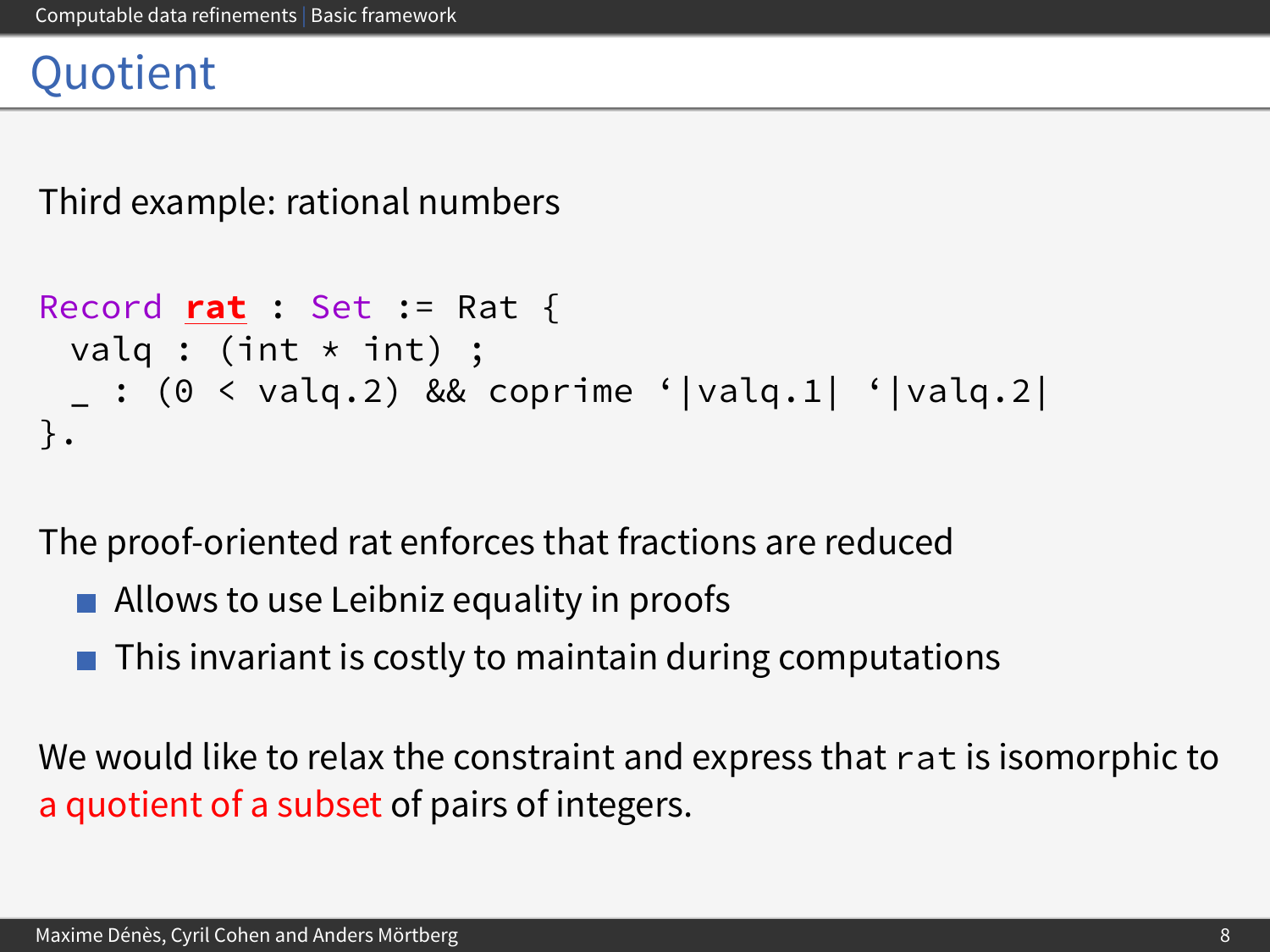### Interface for refinements

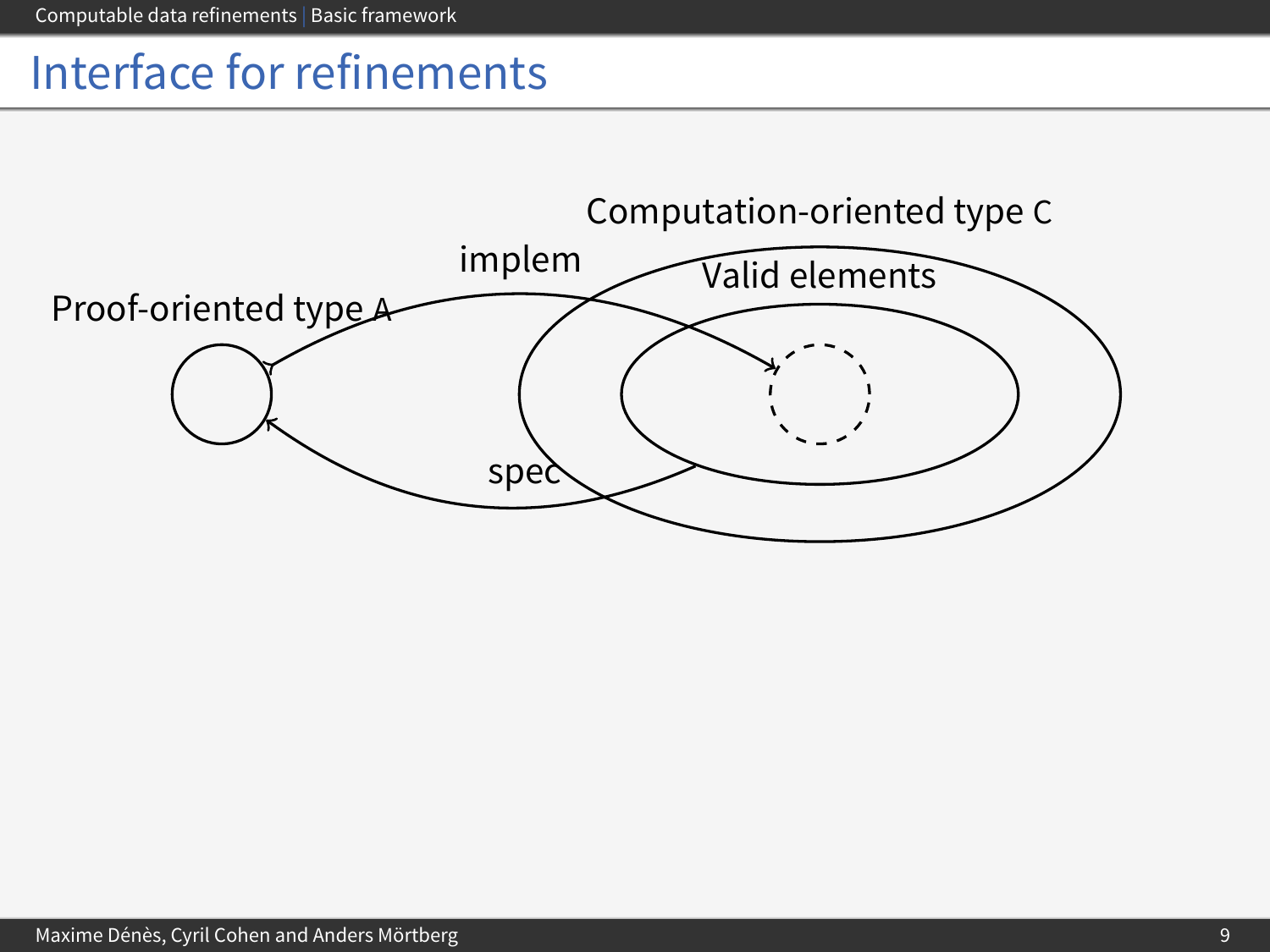### Interface for refinements

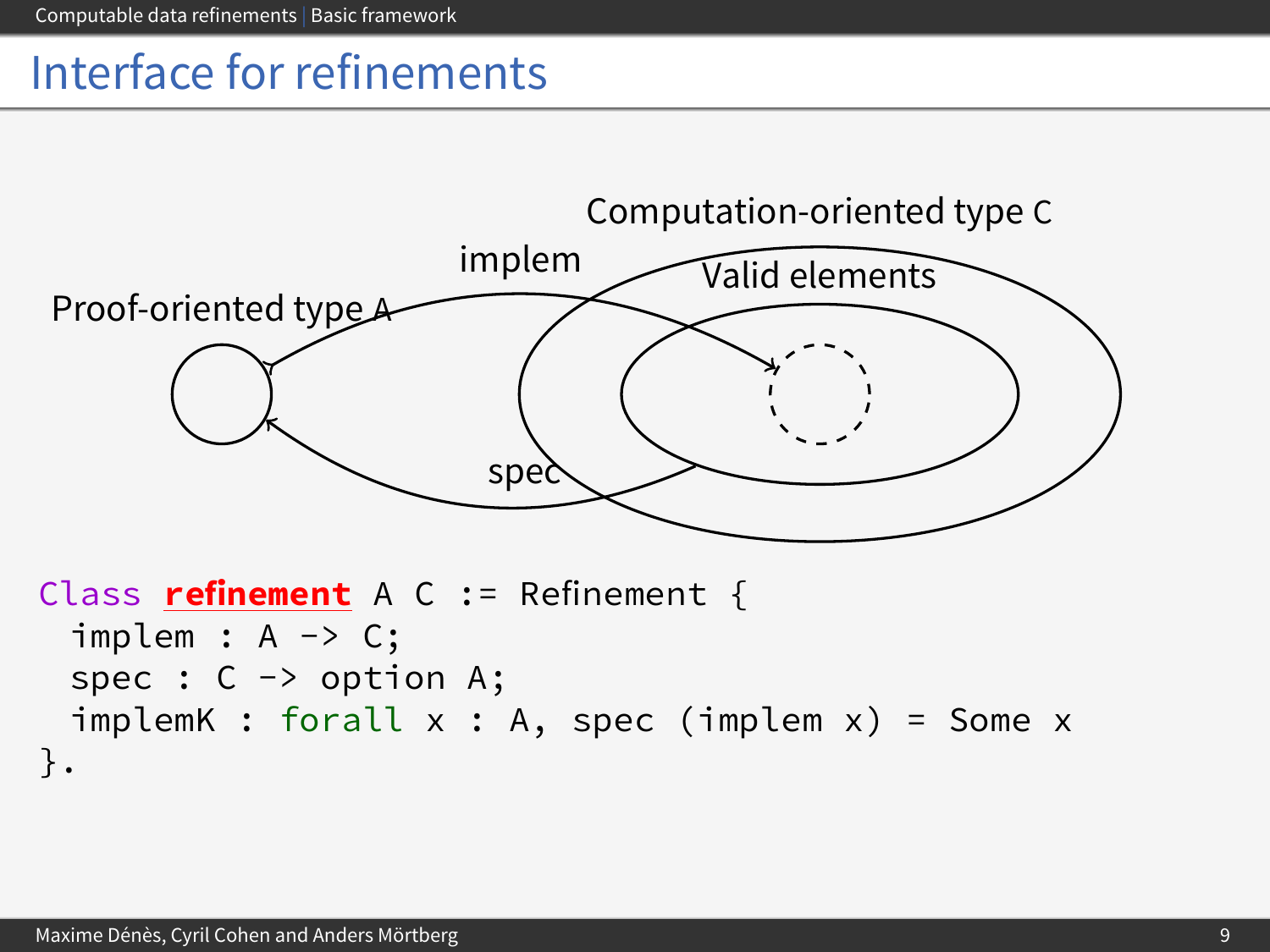### Expressing a refinement

#### Class **refines**  $\{A \ C\}$  '{refinement A  $C$ } (a : A) (b : C) := spec\_refines\_def : Some a = spec b.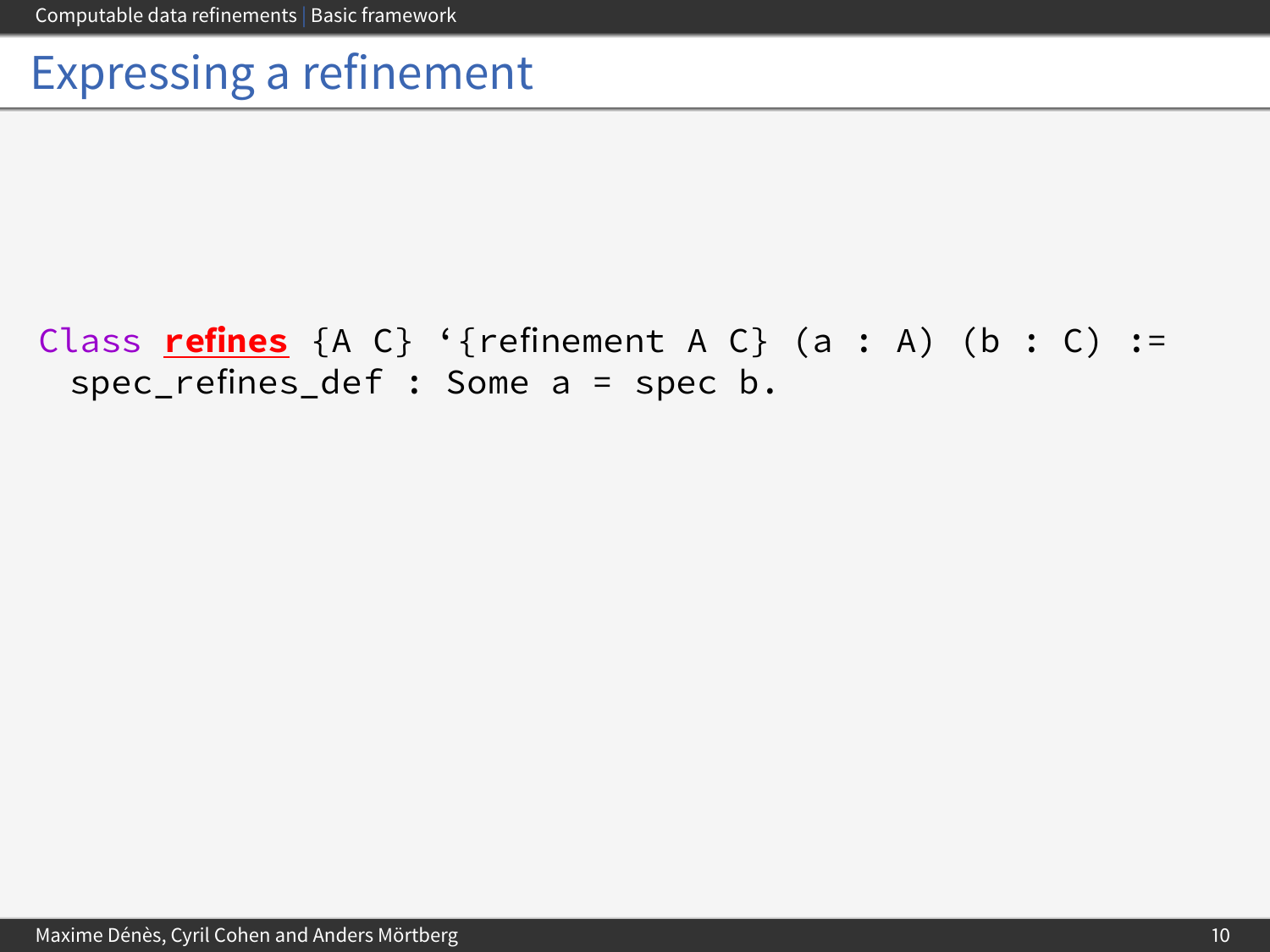### Expressing a refinement

```
Class refines \{A \ C\} '{refinement A \ C\} (a : A) (b : C) :=
 spec refines def : Some a = spec b.
```
Addition over N refines the one over nat:

Lemma **refines\_add** (m n : nat) (u v : N) : refines m u -> refines n  $v \rightarrow$  refines (addn m n) (N.add u v)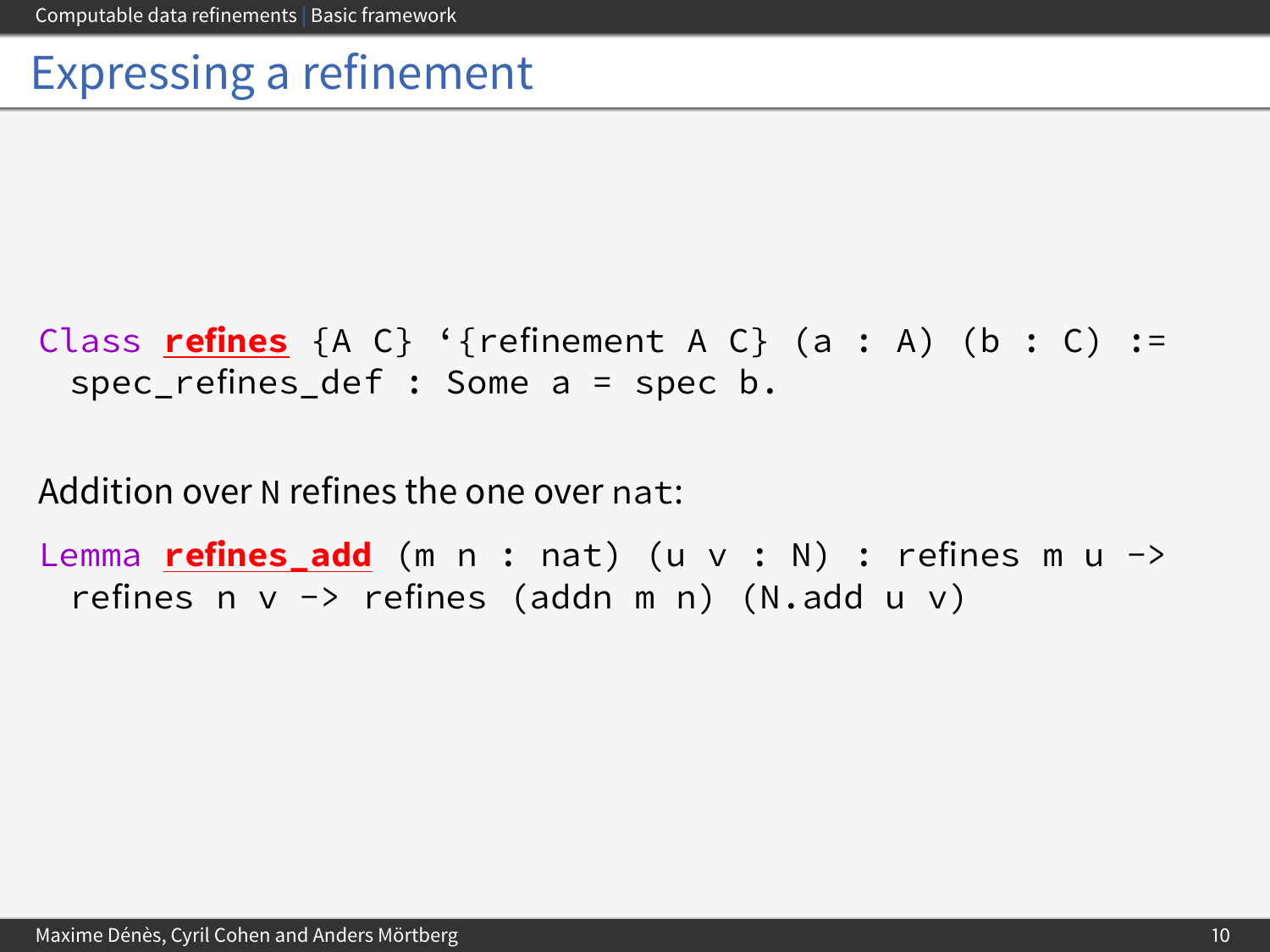[Computable data refinements](#page-0-0) | [Refining refinements](#page-33-0)

#### Adding new rules to the game

<span id="page-33-0"></span>Generic programming: only one description of the algorithm, then  $\mathcal{L}_{\mathcal{A}}$ specialized for proofs or computations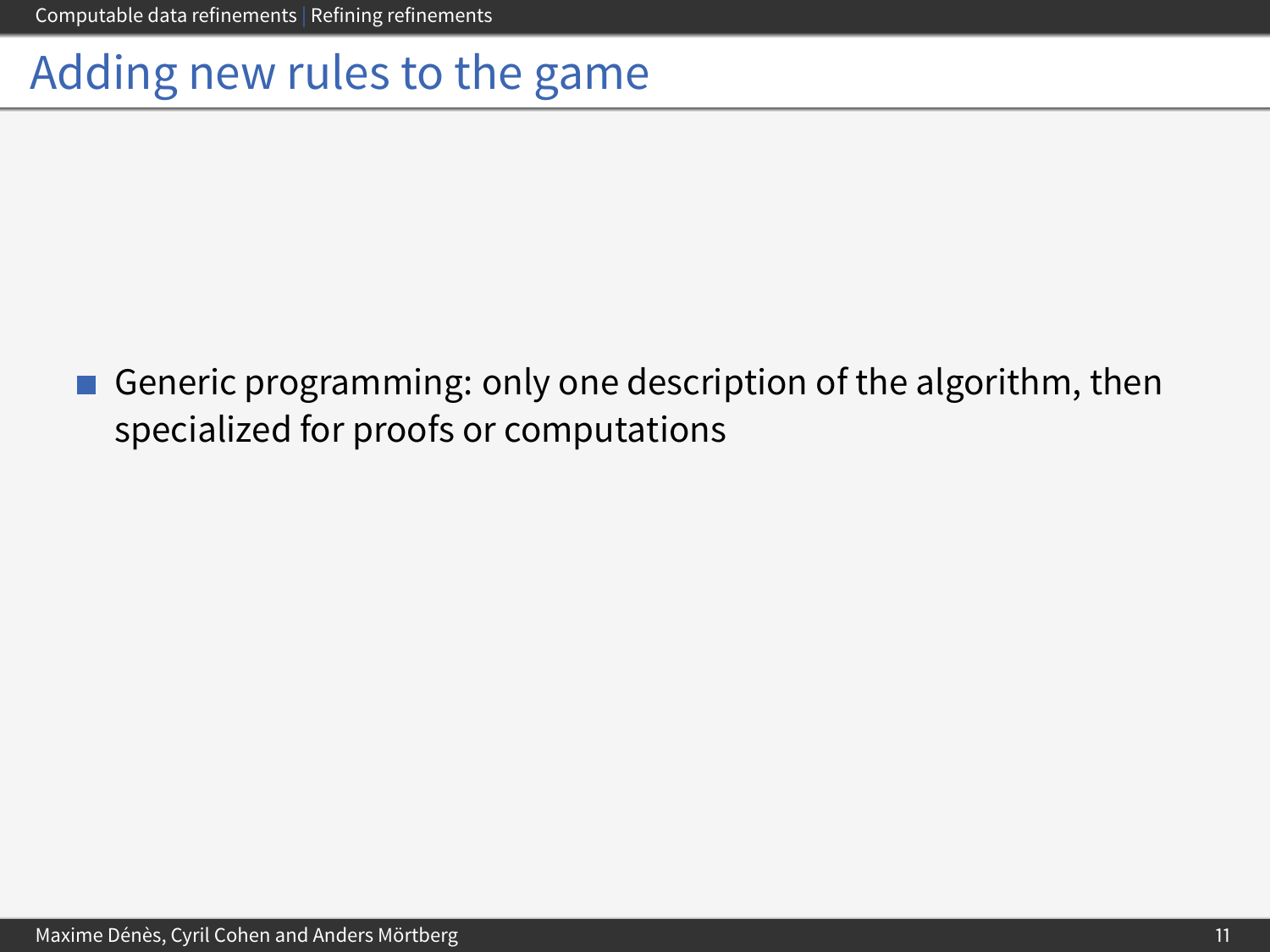# Adding new rules to the game

- Generic programming: only one description of the algorithm, then specialized for proofs or computations
- Compositionality: refining (polynomial R) to (seq R), what is R?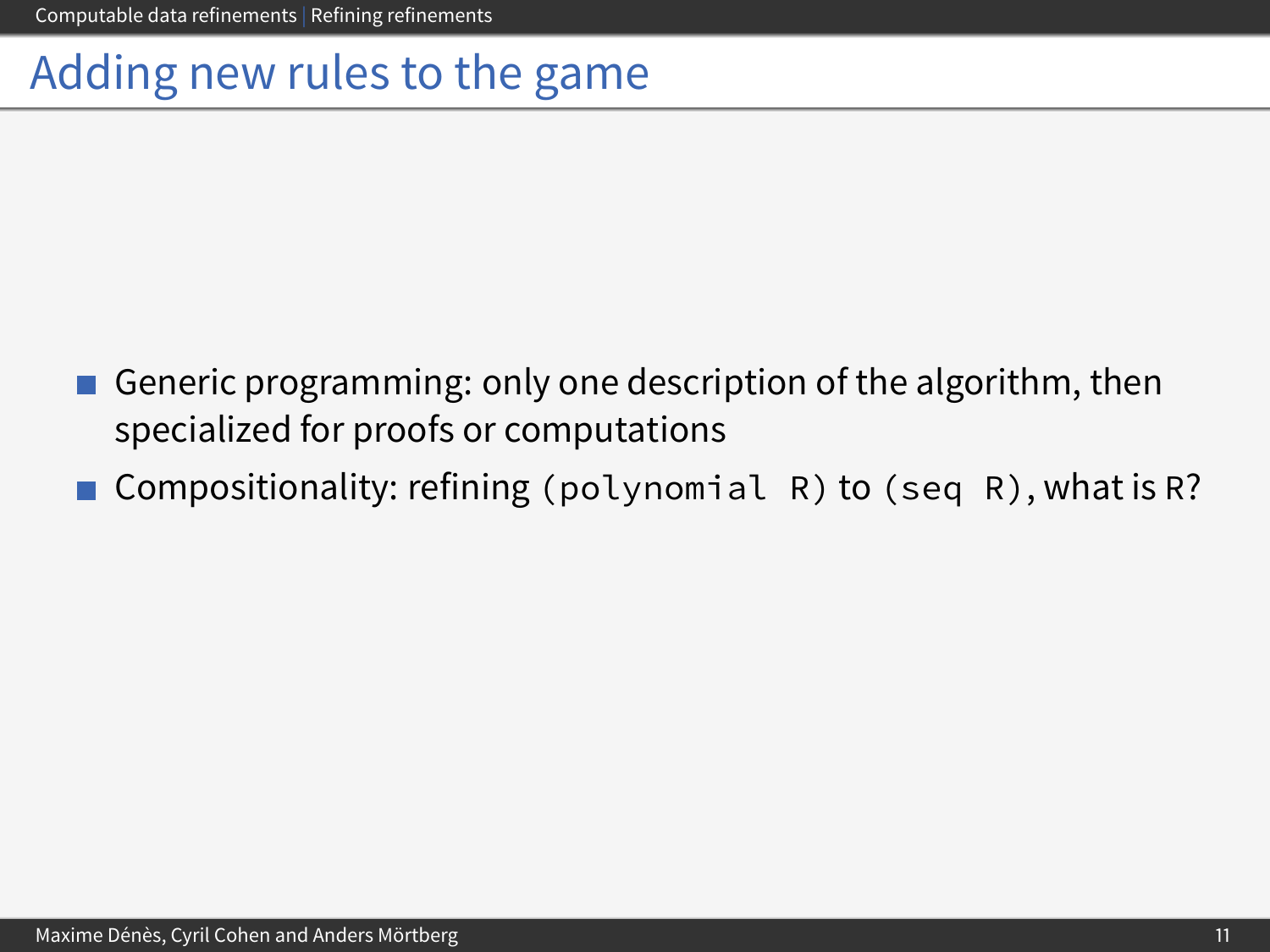# Adding new rules to the game

- Generic programming: only one description of the algorithm, then specialized for proofs or computations
- Compositionality: refining (polynomial R) to (seq R), what is R?
- Automating correctness proofs when changing representations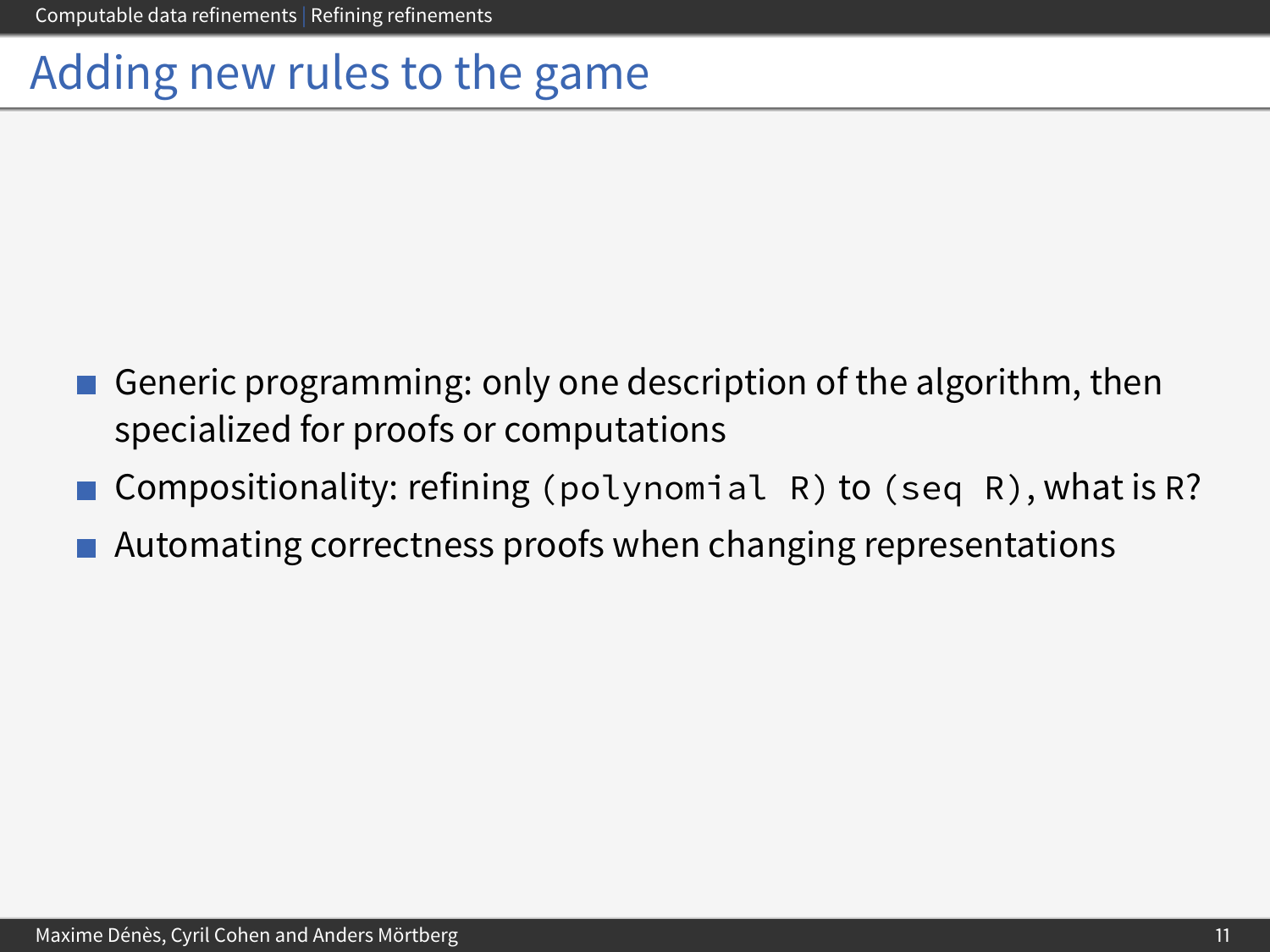#### Generic programming: addition over rationals

Generic datatype

```
Definition Q Z := (Z * Z).
```
Generic operations

```
Definition addQ Z '{add Z} '{mul Z} : add (Q Z) :=
 fun x y => (x.1 \times y.2 + y.1 \times x.2, x.2 \times y.2).
```
To prove correctness of addQ, operators  $(+ : add Z)$  and  $(* : mult Z)$ are instanciated to proof-oriented definitions. When computing, these operators are instanciated to more efficient ones.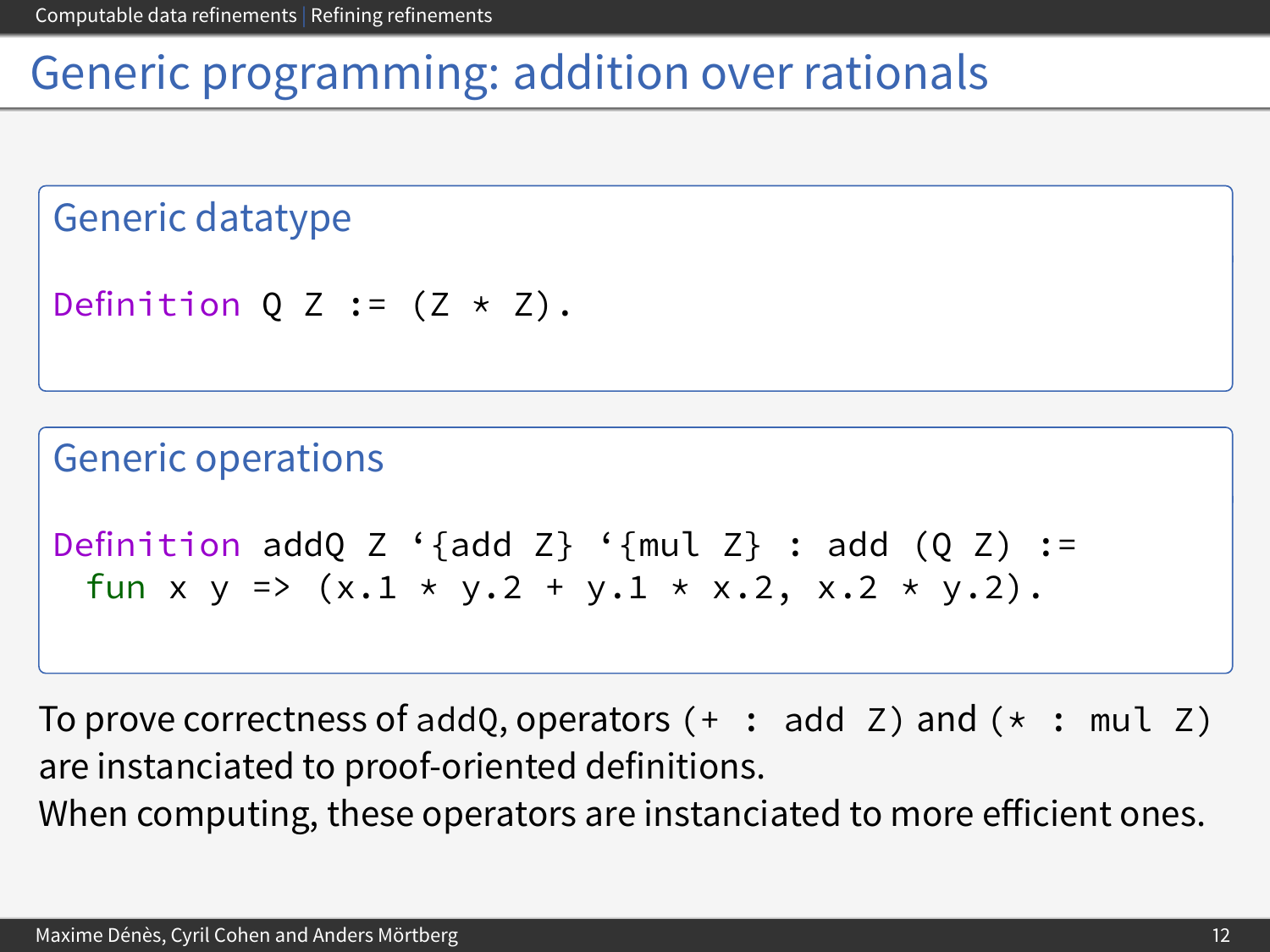# Compositionality

```
Correctness of addQ
Definition addQ Z '{add Z} '{mul Z} : add (Q Z) :=
  fun x y => (x.1 \times y.2 + y.1 \times x.2, x.2 \times y.2).
Lemma refines_addQ Z '{refinement int Z, add Z, mul Z} :
  \lceil...] \rightarrowforall (x \ y : rat) (u \ v : Q Z), refines m u \rightarrowrefines n \vee \neg refines (addq m n) (addQ u \nu).
```
This will be provable as soon as the addition and multiplication over Z refines the ones over int. Hence, refinements are composable: for any Z refining  $int$ ,  $(Q \, Z)$  refines rat (with associated operators).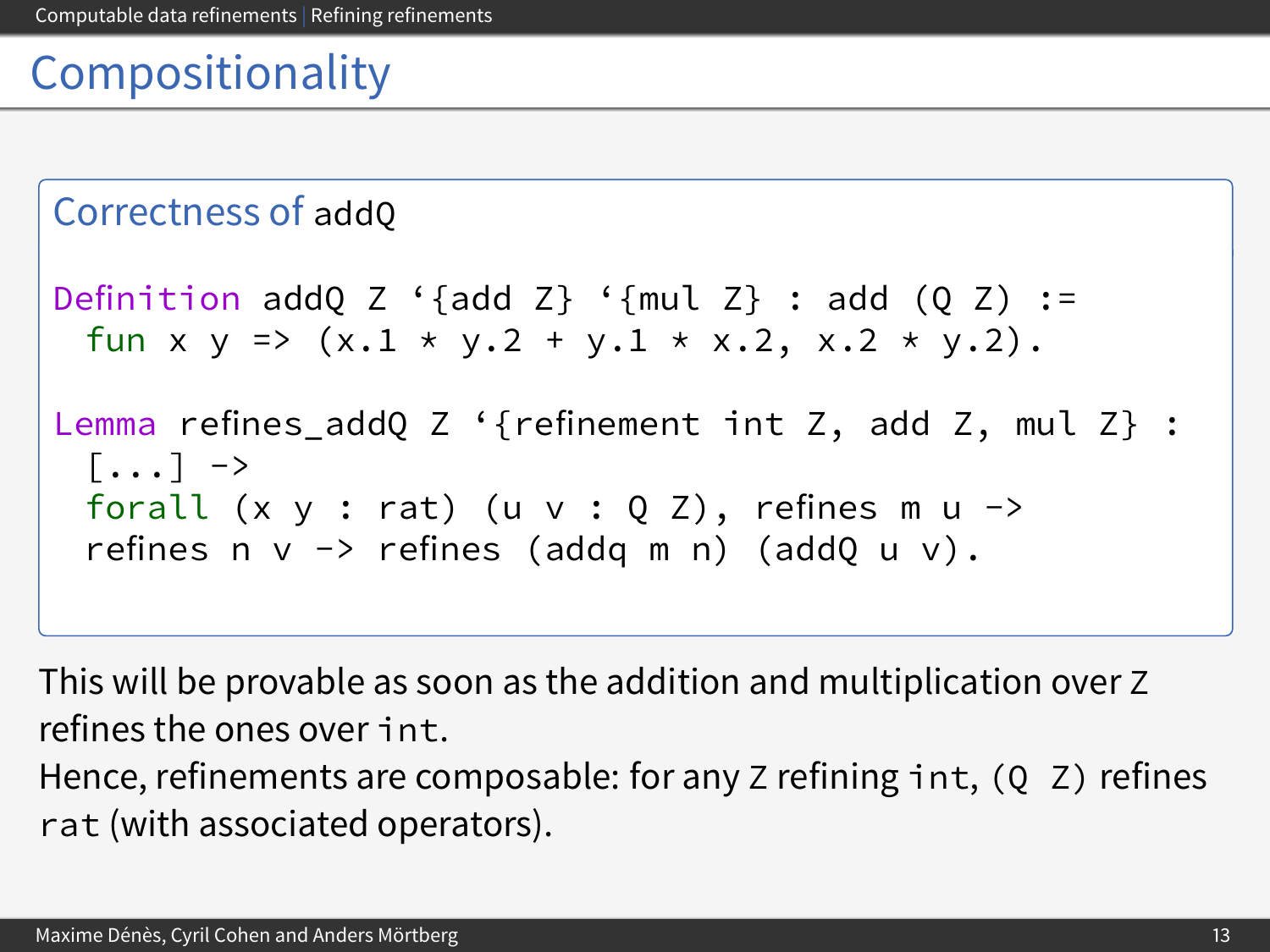```
Correctness of addQ
Definition addQ Z '{add Z} '{mul Z} : add (Q Z) :=
  fun x y => (x.1 \times y.2 + y.1 \times x.2, x.2 \times y.2).
Lemma refines_addQ Z '{refinement int Z, add Z, mul Z} :
  [\ldots] \rightarrowforall (x \ y : rat) (u \ v : Q Z), refines m u \rightarrowrefines n v \rightarrow refines (addq m n) (addQ u v).
```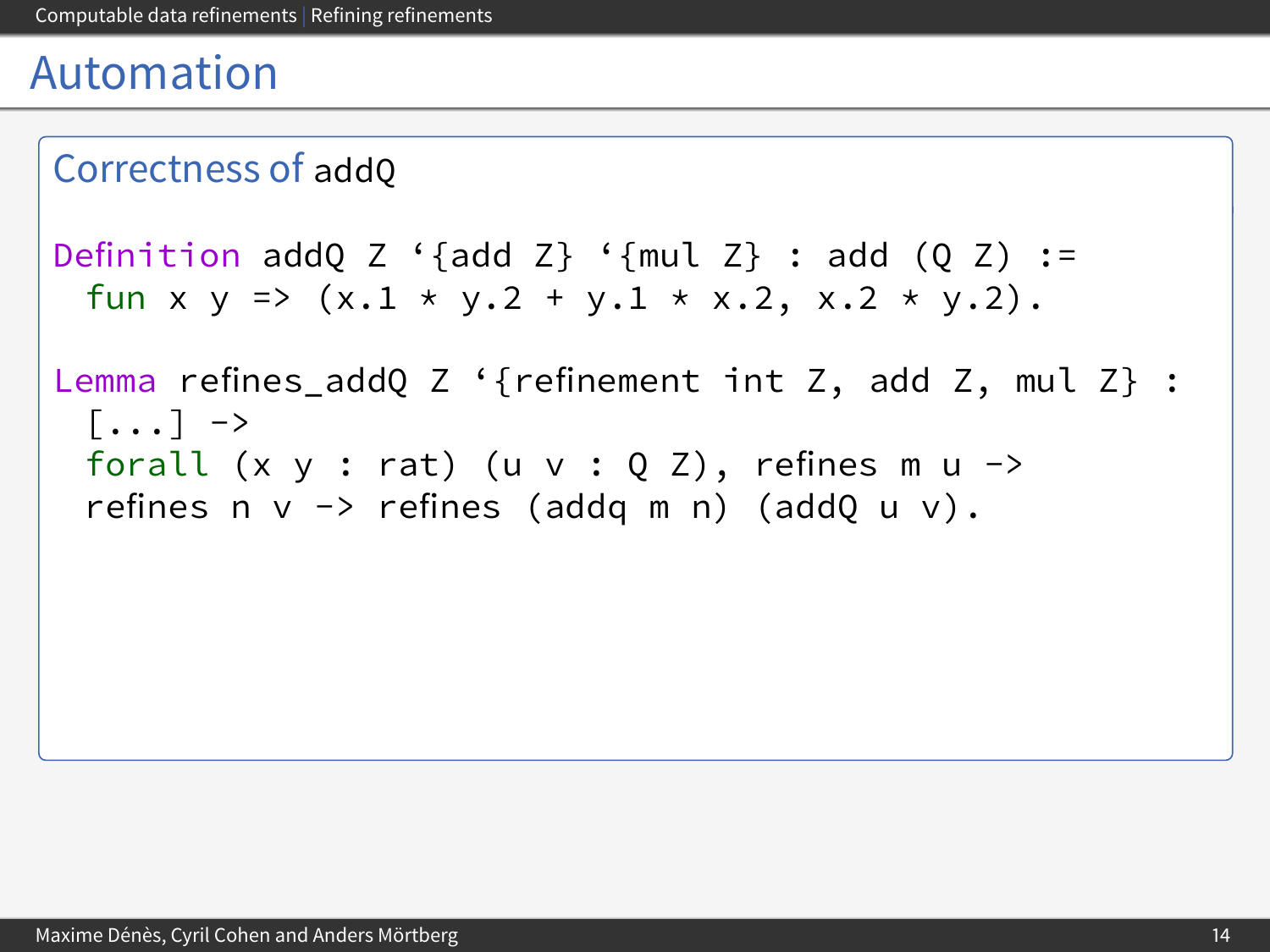```
Correctness of addQ
Class param A B (R : A \rightarrow B \rightarrow Prop) (m : A) (n : B) :=
  param_rel : R m n.
Lemma refines_addQ Z '{refinement int Z, add Z, mul Z} :
  \lceil...] \rightarrowforall (x \ y : rat) (u \ v : Q Z), refines m u \rightarrowrefines n v \rightarrow refines (addq m n) (addQ u v).
```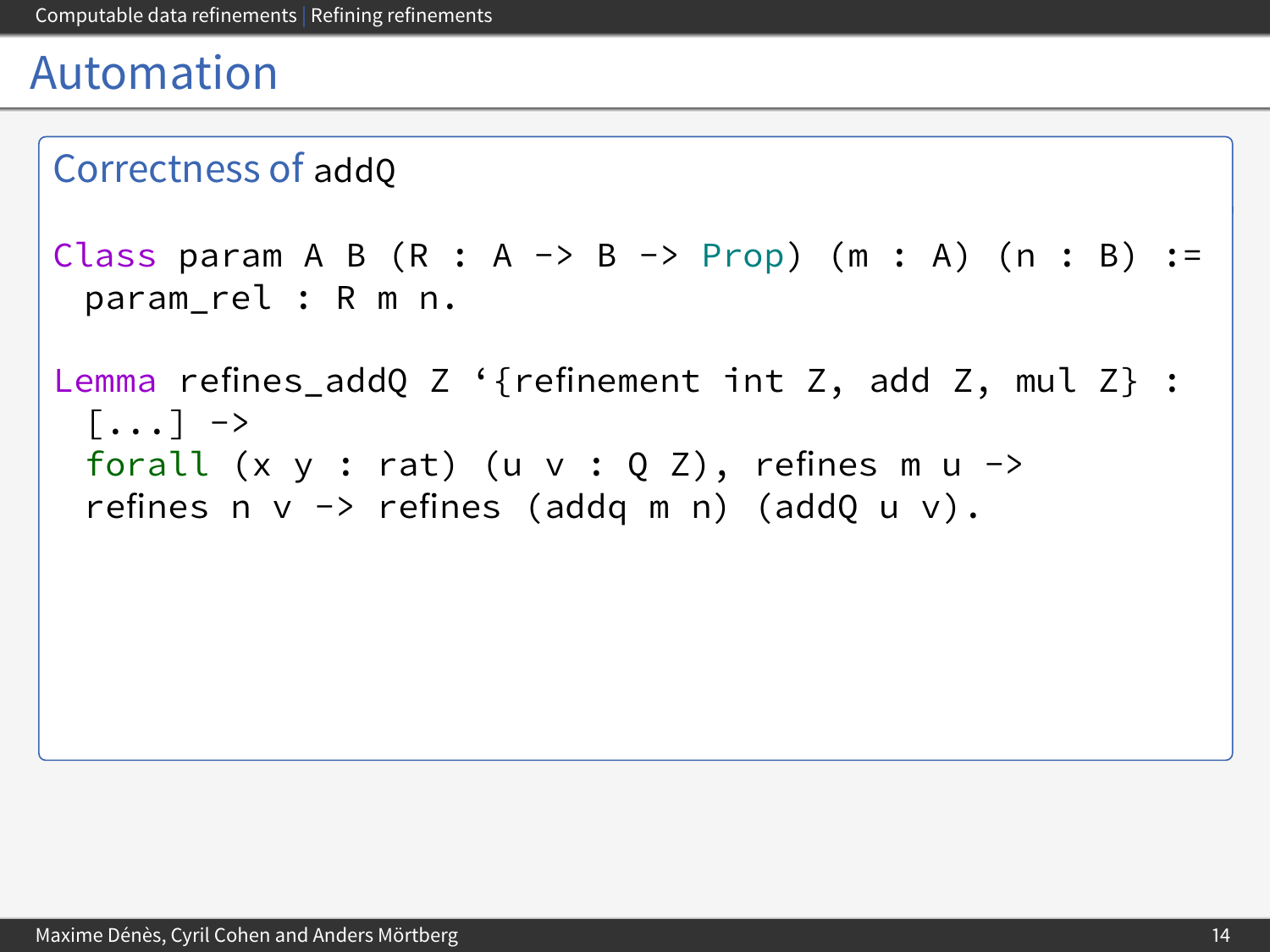```
Correctness of addQ
```

```
Class param A B (R : A \rightarrow B \rightarrow Prop) (m : A) (n : B) :=param_rel : R m n.
```
Lemma refines\_addQ Z '{refinement int Z, add Z, mul Z} : param (refines ==> refines ==> refines) addz  $(+)$  -> param (refines ==> refines ==> refines) mulz (\*) -> param (refines ==> refines ==> refines) addq addQ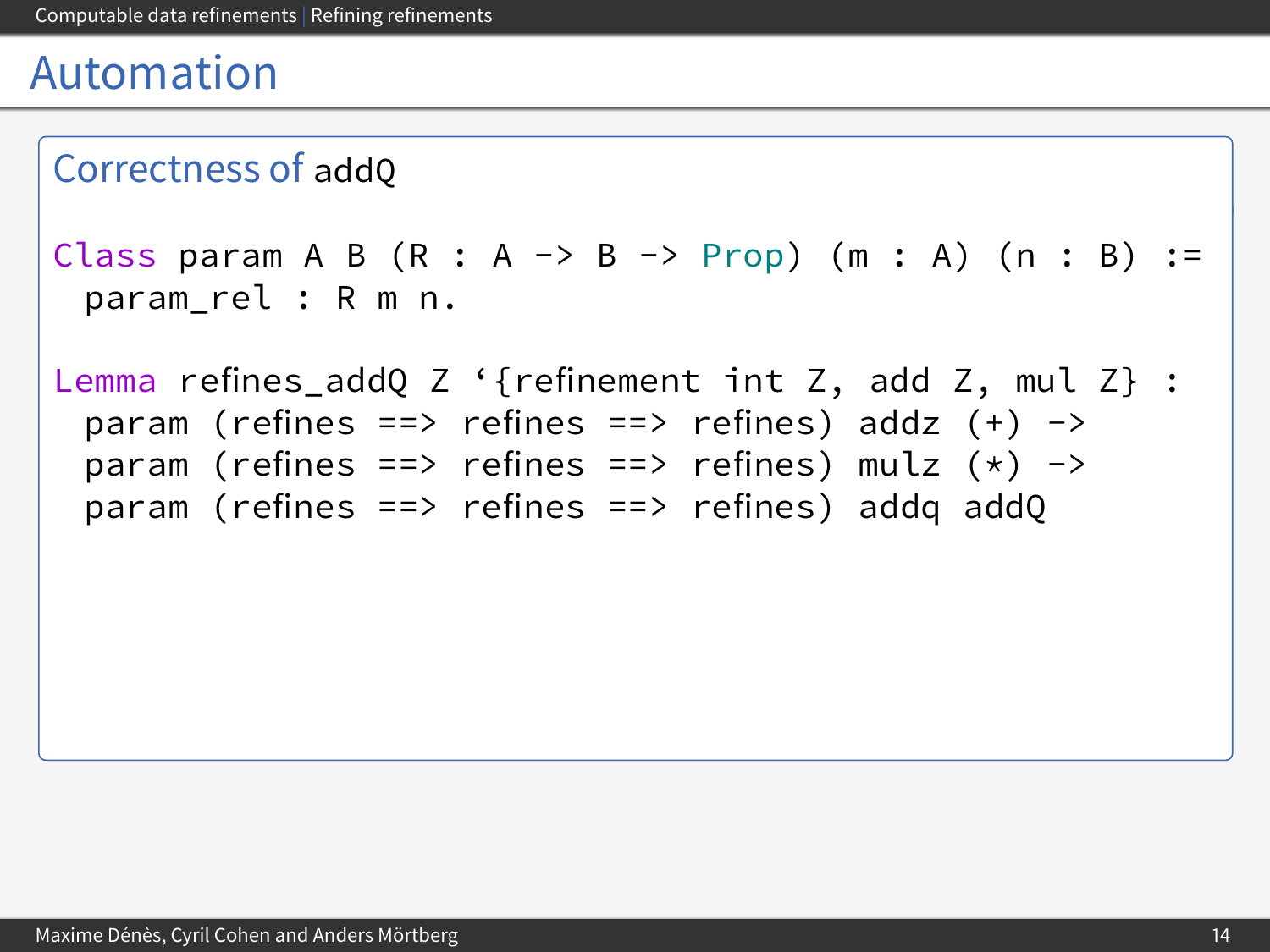```
Correctness of addQ
Class param A B (R : A \rightarrow B \rightarrow Prop) (m : A) (n : B) :=param_rel : R m n.
Lemma refines addQ int :
 param (refines ==> refines ==> refines)
   addq (@addQ int addz mulz)
Lemma refines addQ Z '{refinement int Z, add Z, mul Z} :
 param (refines ==> refines ==> refines) addz (+) ->
 param (refines ==> refines ==> refines) mulz (*) ->
 param (refines ==> refines ==> refines) addq addQ
```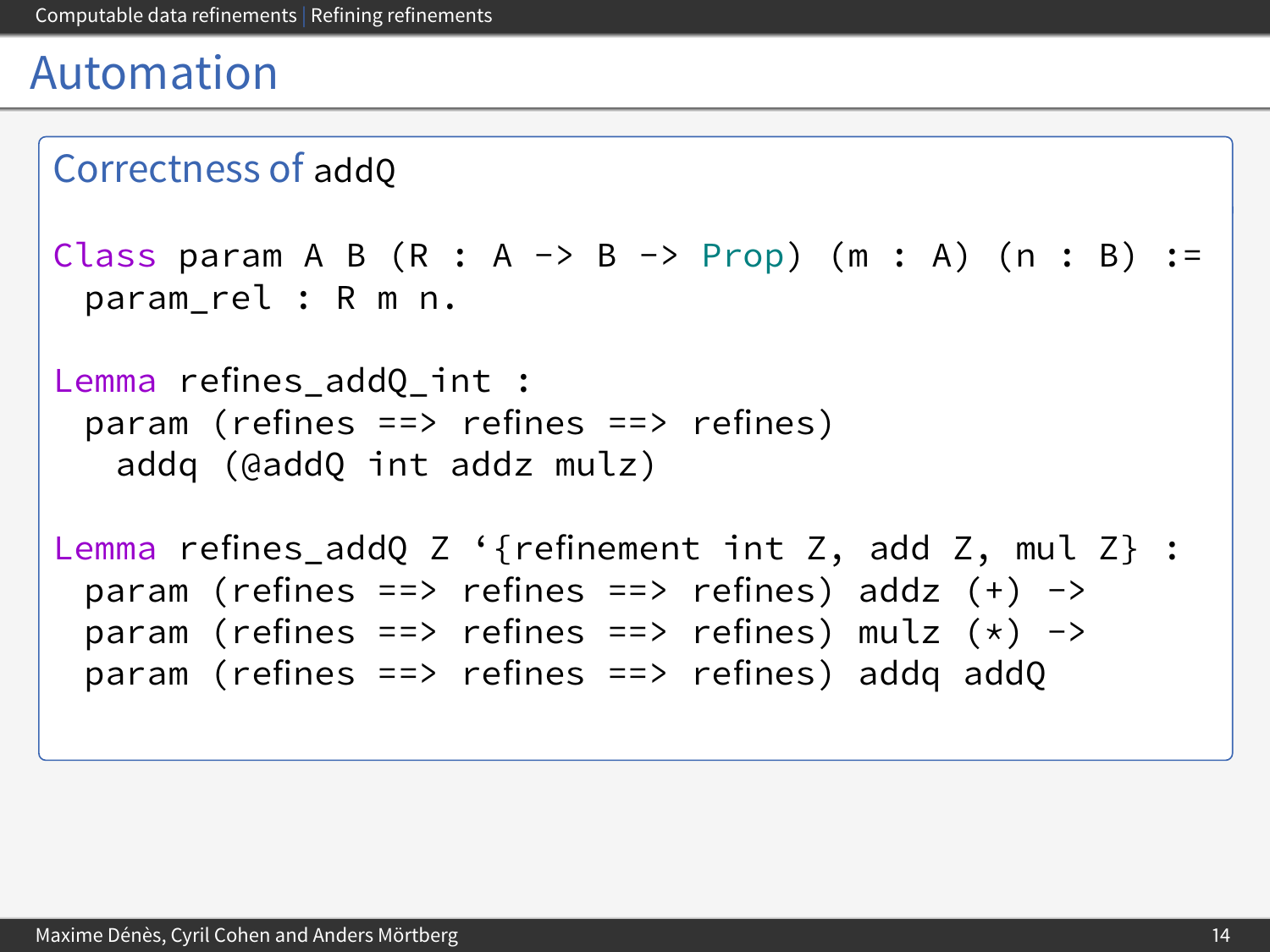```
Correctness of addQ
Class param A B (R : A \rightarrow B \rightarrow Prop) (m : A) (n : B) :=param_rel : R m n.
Lemma refines addQ int :
 param (refines ==> refines ==> refines)
   addq (@addQ int addz mulz)
Lemma refines addQ Z '{refinement int Z, add Z, mul Z} :
 param (refines ==> refines ==> refines) addz (+) ->
 param (refines ==> refines ==> refines) mulz (*) ->
 param (refines ==> refines ==> refines) addq addQ
```
We prove refines addQ int manually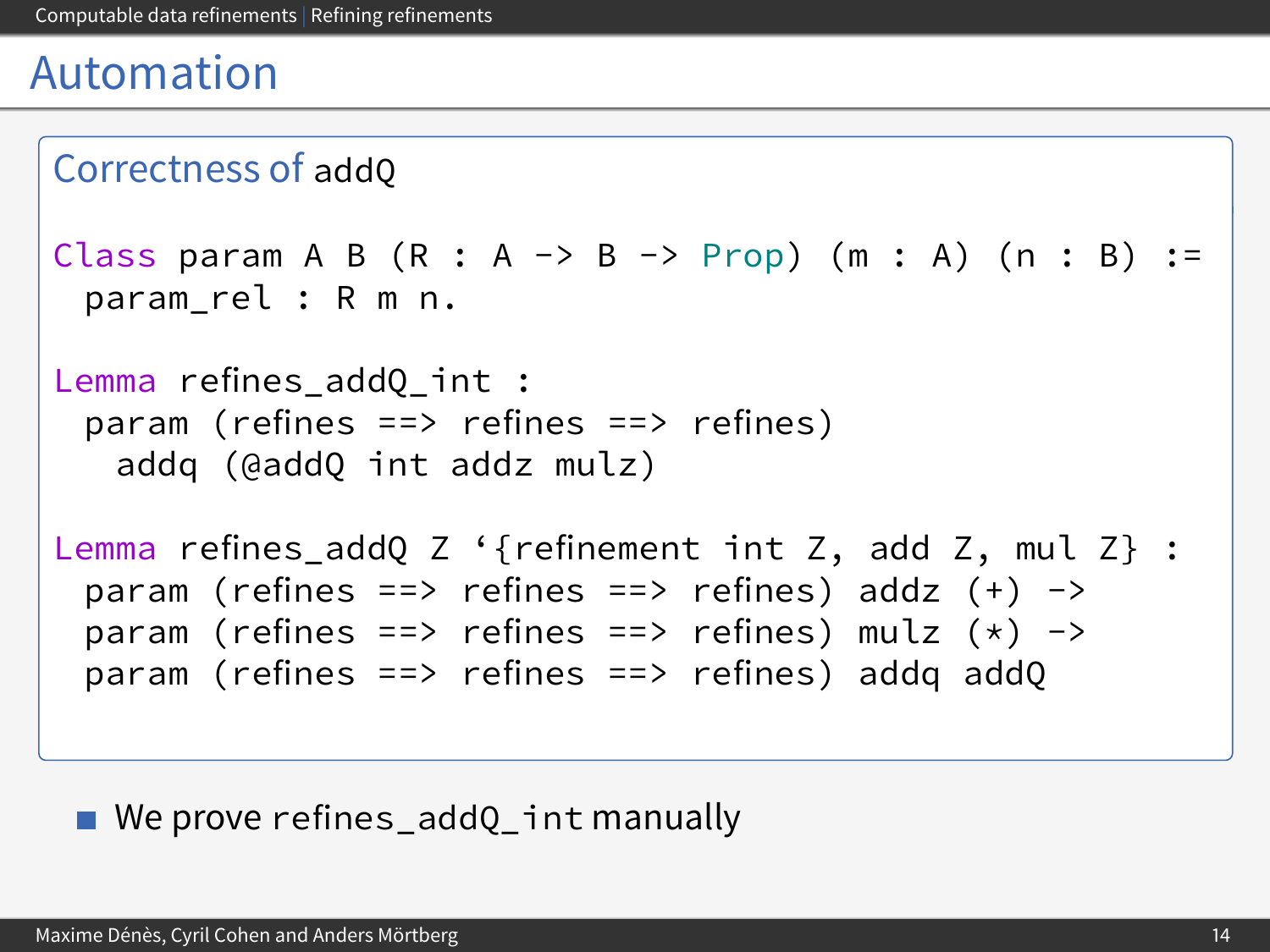```
Correctness of addQ
Class param A B (R : A \rightarrow B \rightarrow Prop) (m : A) (n : B) :=param_rel : R m n.
Lemma refines addQ int :
 param (refines ==> refines ==> refines)
   addq (@addQ int addz mulz)
Lemma refines addQ Z '{refinement int Z, add Z, mul Z} :
 param (refines ==> refines ==> refines) addz (+) ->
 param (refines ==> refines ==> refines) mulz (*) ->
 param (refines ==> refines ==> refines) addq addQ
```
We prove refines addQ int manually

■ Then we deduce refines\_addQ by meta-programmming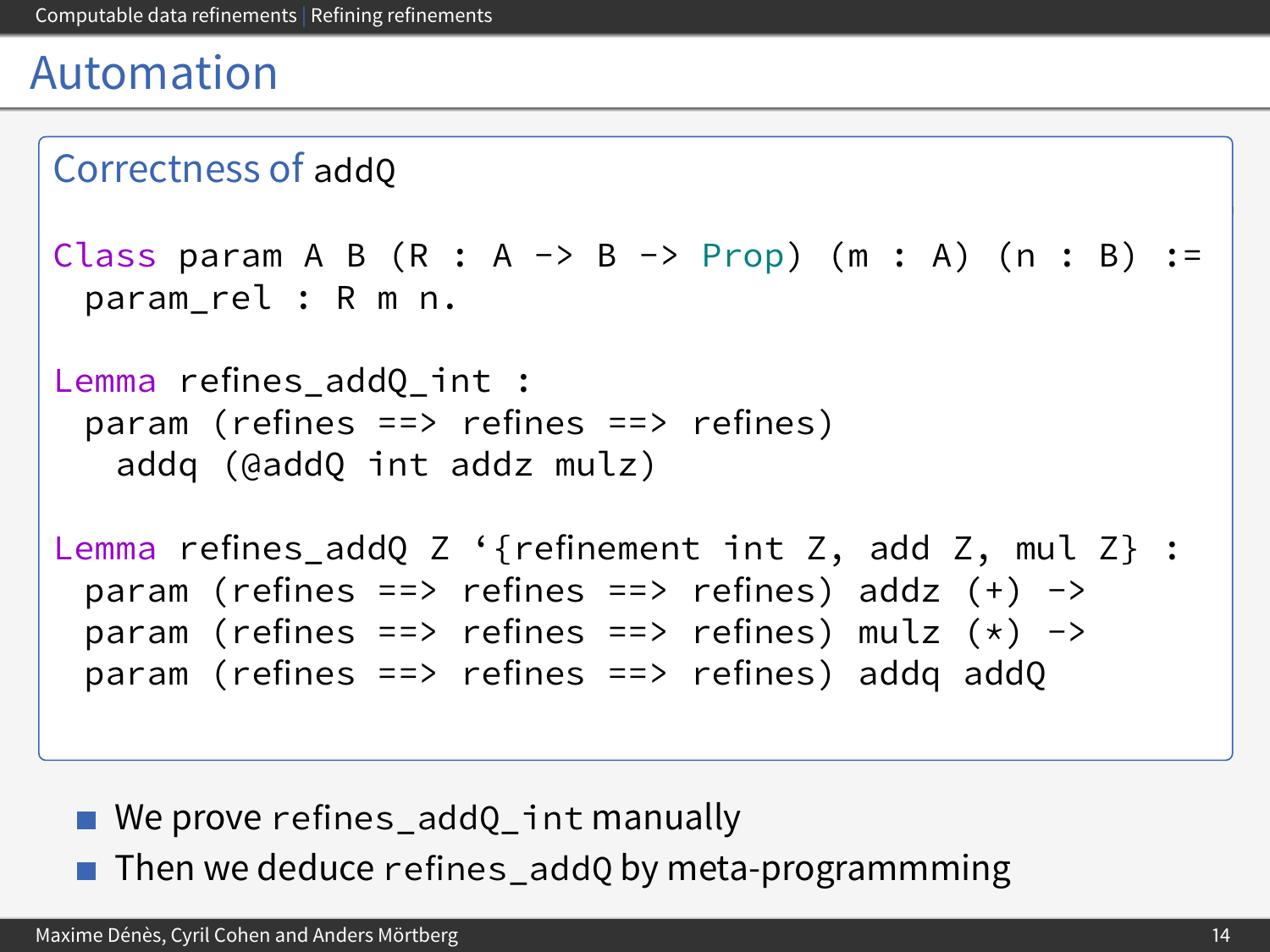```
Z : Type
     _ : refinement int Z
  addZ : add Z
  mulZ : mulZ\overline{\phantom{a}} : param (refines ==> refines ==> refines) addz (+)
  \therefore param (refines ==> refines ==> refines) mulz (*)========================================================
param (refines ==> refines ==> refines)
 addq (\text{QaddQ } Z (+) (\star))
```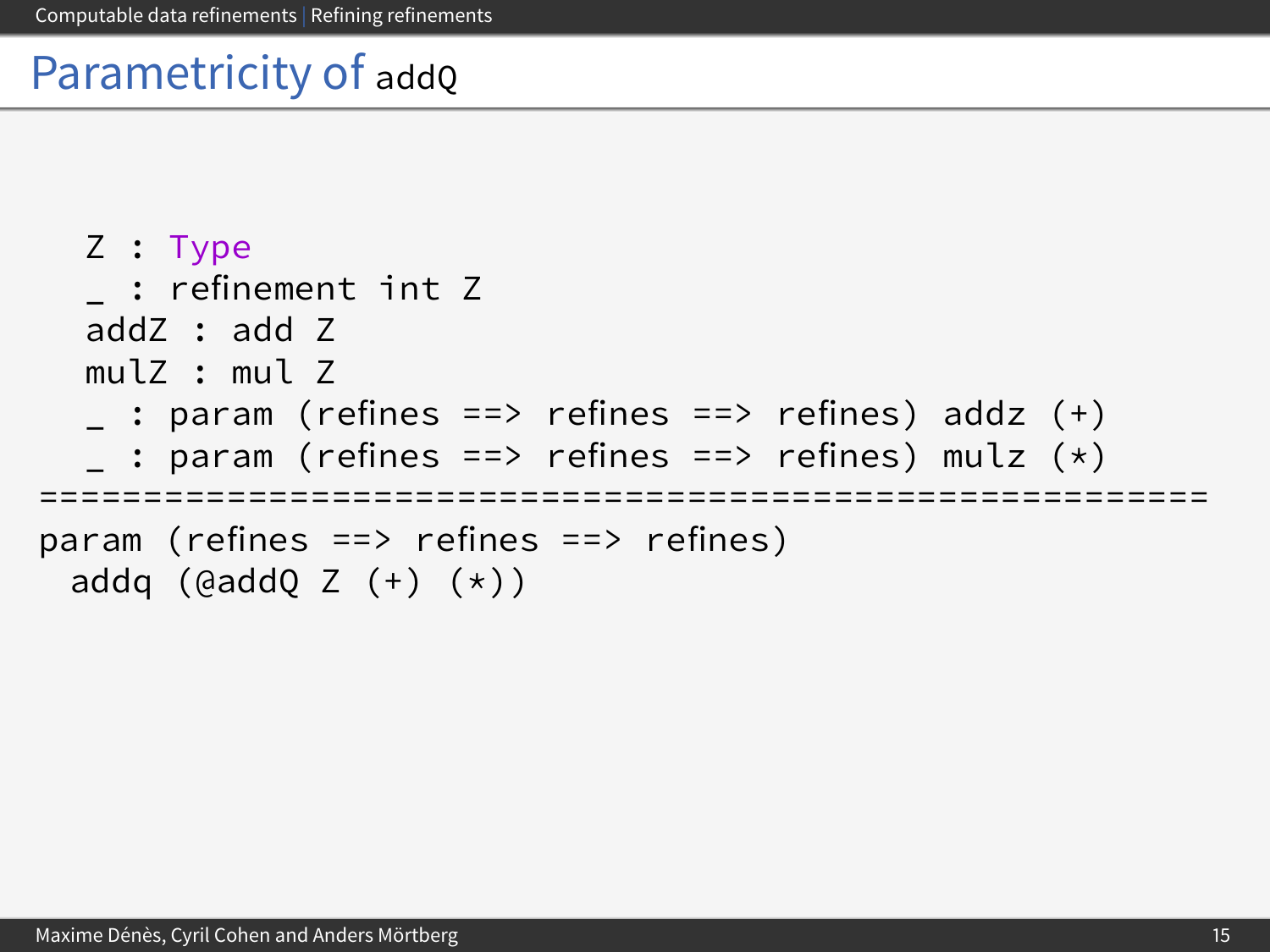```
Z : Type
  _ : refinement int Z
  addZ : add Z
  mulZ : mulZ_ : param (refines ==> refines ==> refines) addz (+)
  : param (refines ==> refines ==> refines) mulz (*)========================================================
param (refines ==> refines ==> refines)
 addq (@addQ int addz mulz)
========================================================
param (refines ==> refines ==> refines)
 (@addQ int addz mulz) (@addQ Z (+) (*))
```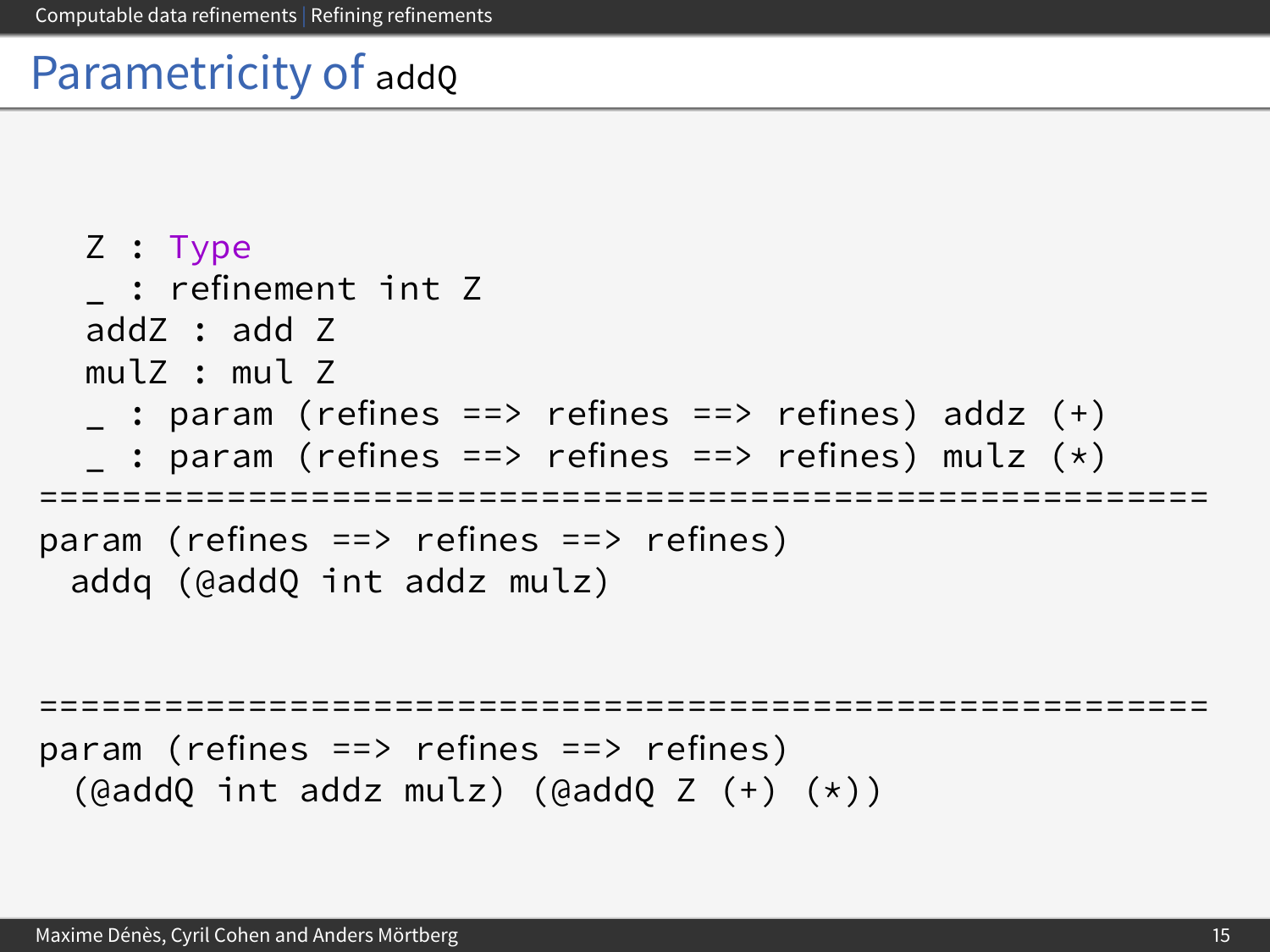```
Z : Type
    _ : refinement int Z
  addZ : add Z
  mulZ : mulZ_ : param (refines ==> refines ==> refines) addz (+)
  : param (refines ==> refines ==> refines) mulz (*)========================================================
param (refines ==> refines ==> refines)
 (\text{QaddQ int addz mulz}) (\text{QaddQ Z (+) (*))})
```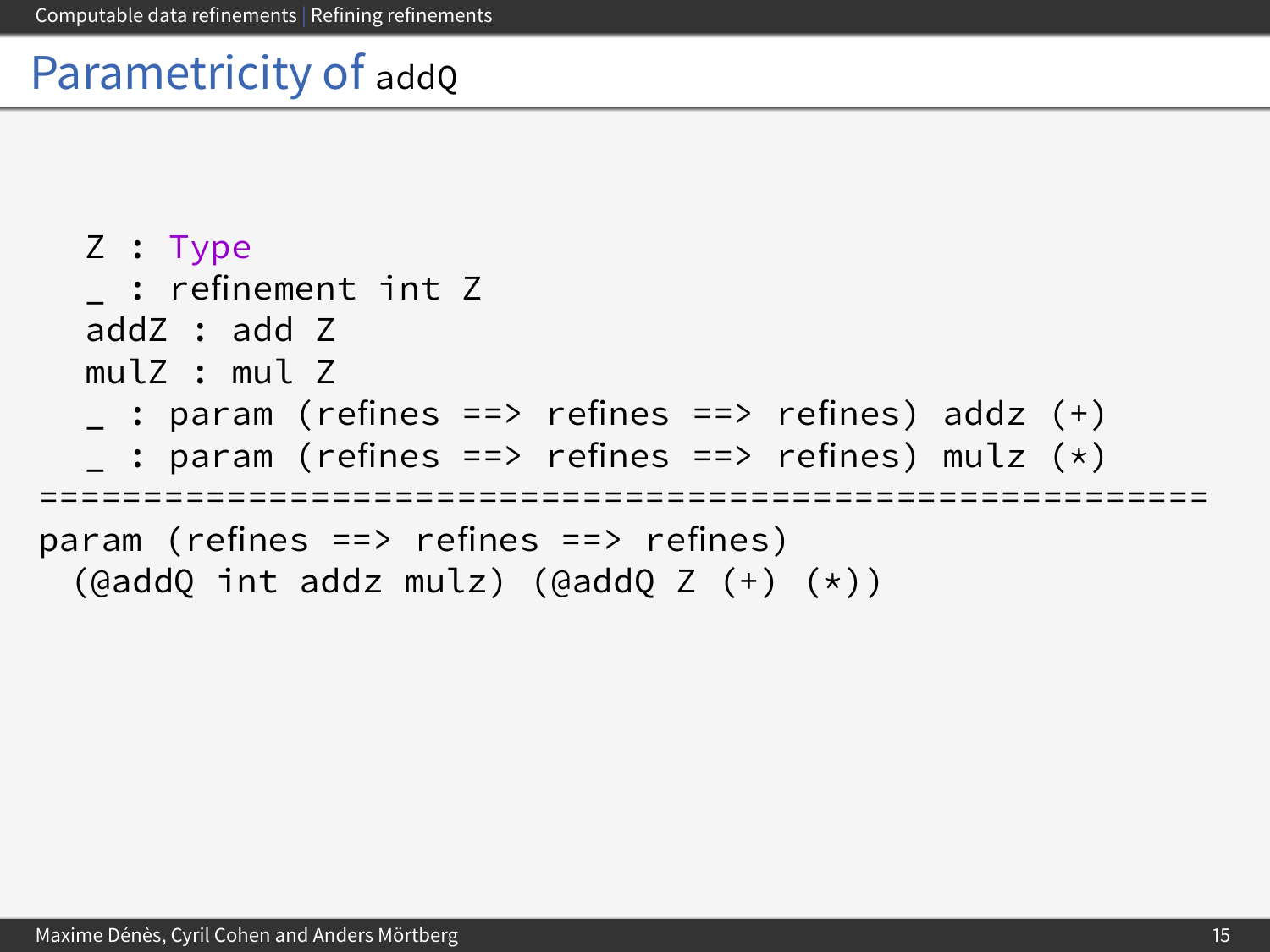```
Z : Type
  _ : refinement int Z
  addZ : add Z
    : param (refines ==> refines ==> refines) addz (+)========================================================
param ((refines ==> refines ==> refines) ==>
      refines ==> refines ==> refines)
 (@addQ int addz) (@addQ Z (+))
```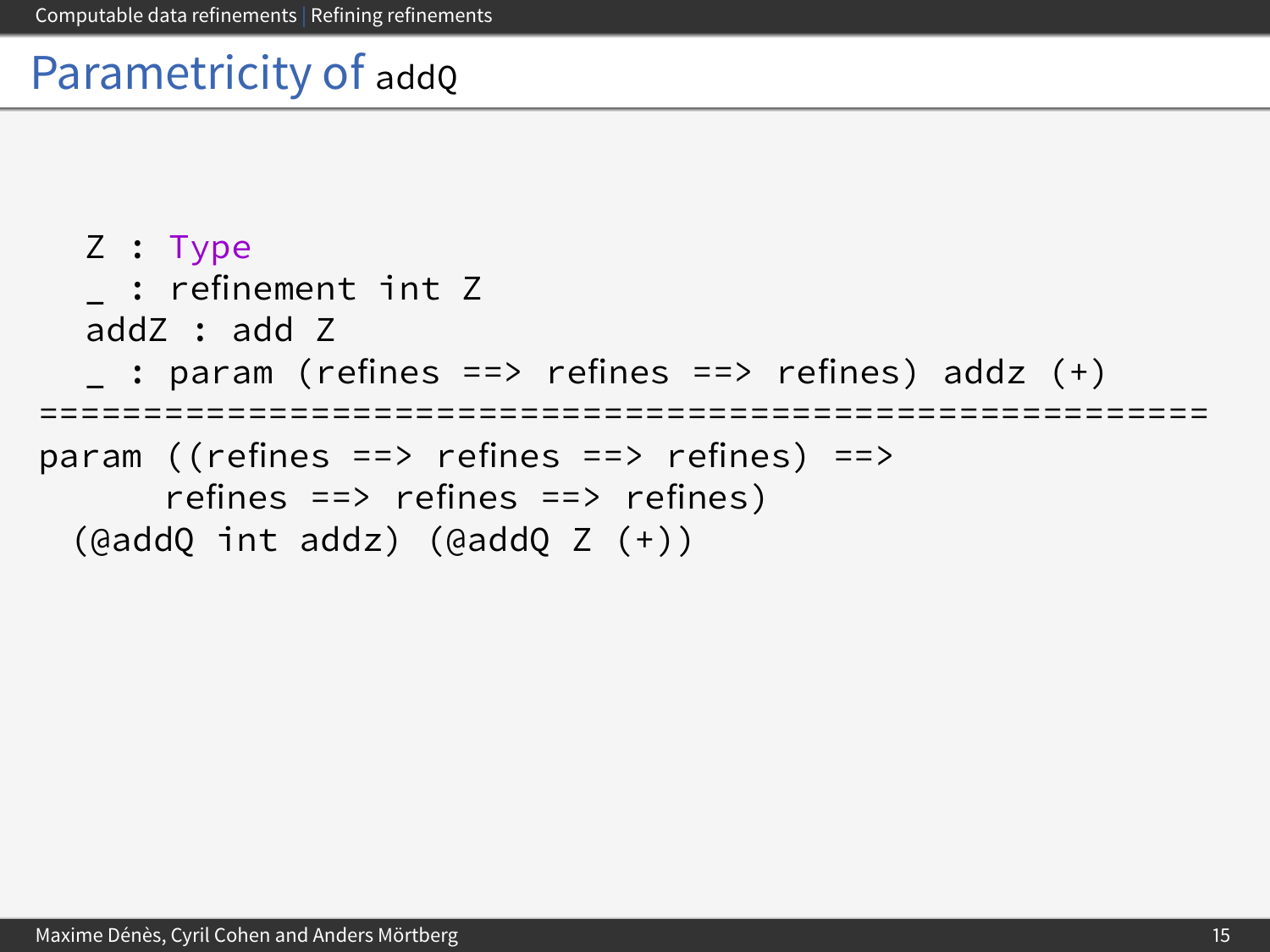```
Z : Type
  _ : refinement int Z
========================================================
param ((refines ==> refines ==> refines) ==>
     (refines == > refines == > refines) == >refines ==> refines ==> refines)
 (@addQ int) (@addQ Z)
```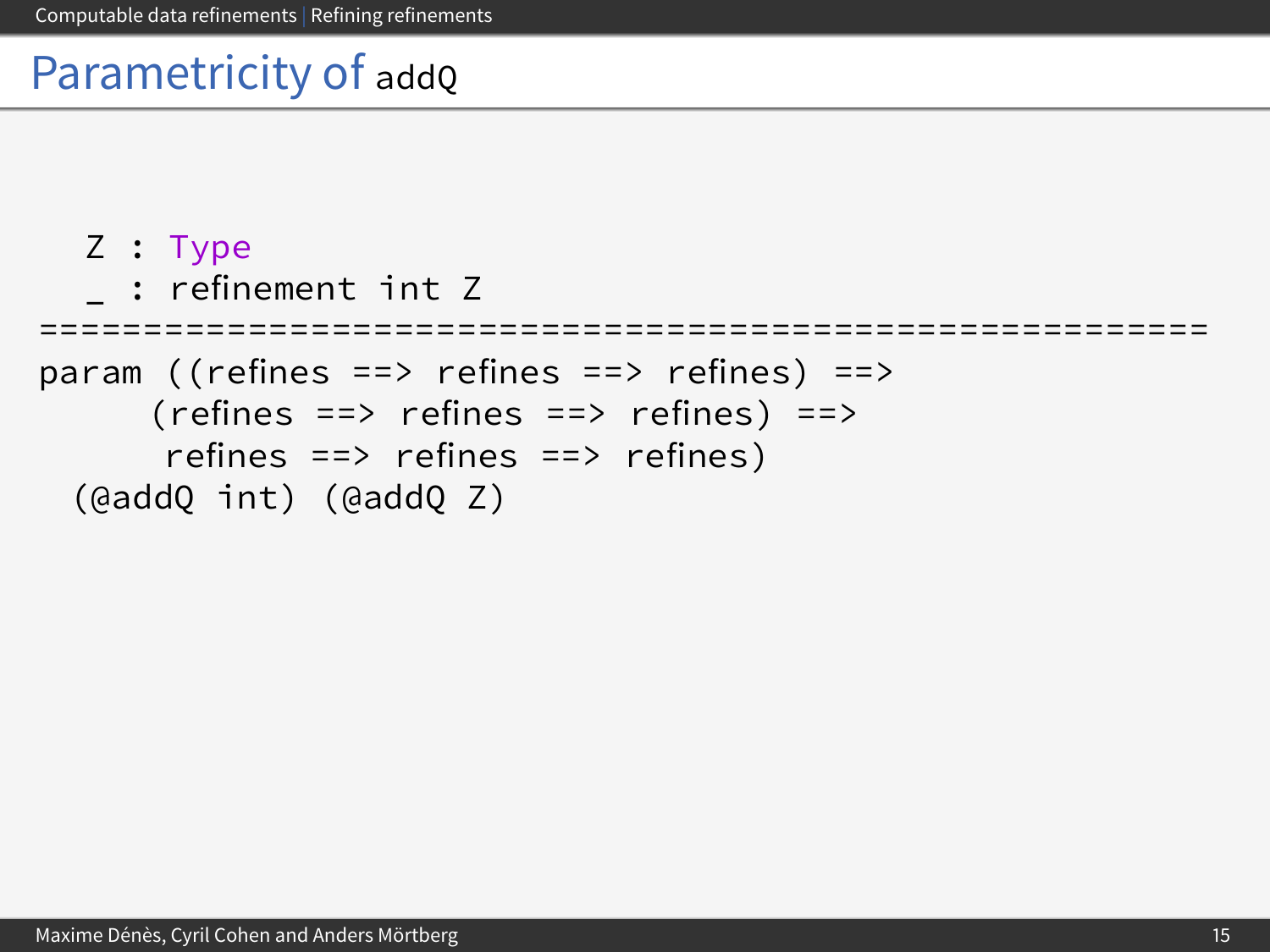### Conclusion and ongoing work

The approach we described:

- Reconciles convenient proofs with efficient computations
- **Provides a mechanism to smoothly switch from one world to the other**
- Avoids duplication of code

We are currently:

- **Applying it to a variety of data structures (polynomials, matrices)** supporting algorithms we had previously verified: Karatsuba's polynomial multiplication, Strassen's matrix product, Sasaki-Murao algorithm
- <span id="page-49-0"></span>**Polishing technical details to improve performance of proof search** and efficiency of the generic code